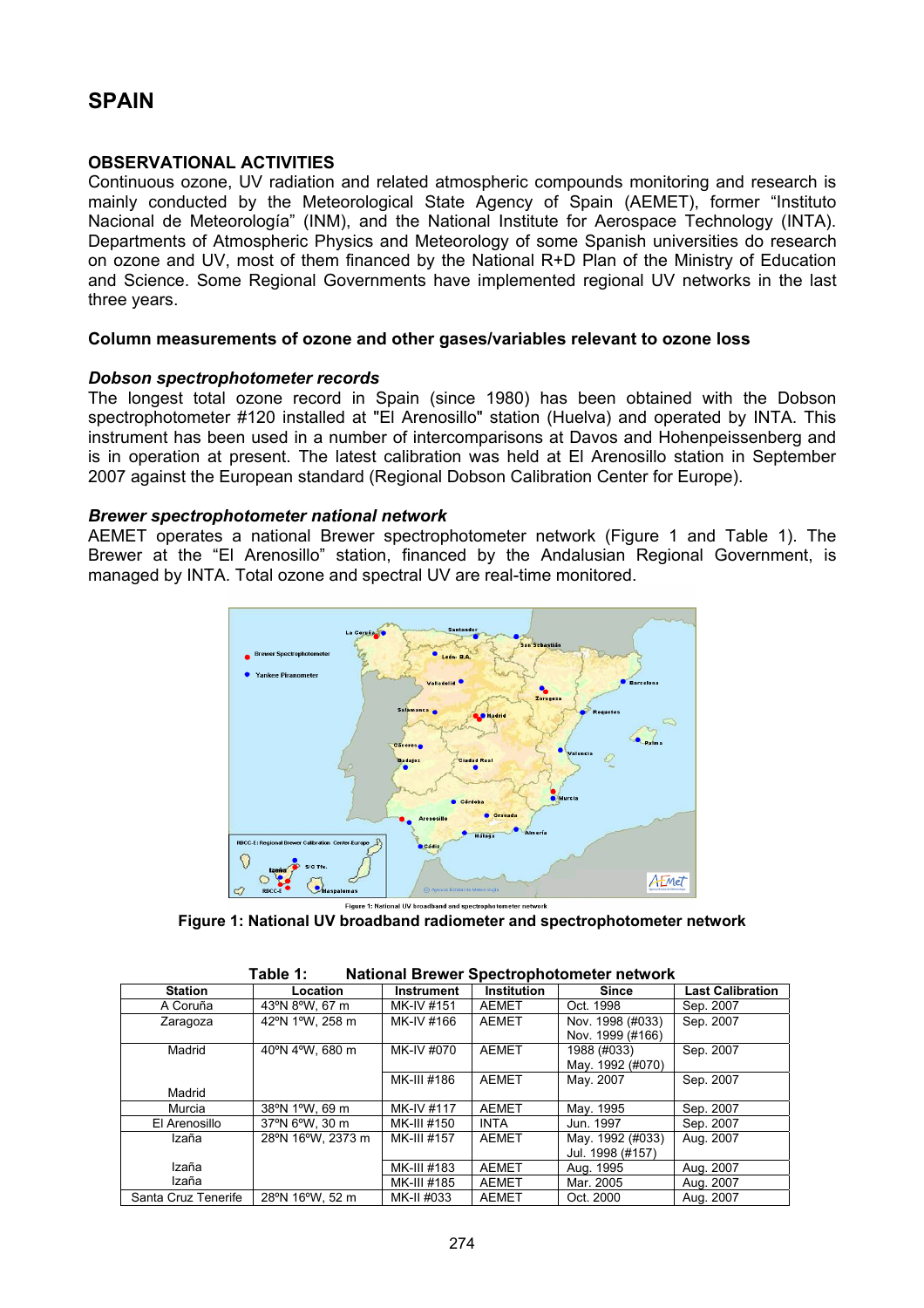Data is collected on a daily basis through the AEMET local area network by a dedicated server located at the AEMET Data Processing Center. Data, once processed, is stored into the AEMET Massive Storage Devices (raw and processed files) and published in the AEMET web page.

## *The Network for the Detection of Atmospheric Composition Change (NDACC) Programme at the Izaña "supersite"*

Since 2000/2001 the Izaña Observatory has participated in the NDACC (Network for the Detection of Atmospheric Composition Change) network (Former NDSC –Network for the Detection of Stratospheric Change-) as a complementary station in the following four programmes:

- Total ozone with a double Brewer spectrophotometer, managed by AEMET.
- ECC ozonesonde programme operated by AEMET.
- UV-VIS: An EVA instrument from INTA has been operating at Izaña Observatory since 1993 for measuring total column  $NO<sub>2</sub>$  and  $O<sub>3</sub>$ . Two photodiode array spectrographs from INTA are running at Izaña since December 1998 and November 2001. One instrument routinely measures total columns of  $O_3$ , NO<sub>2</sub> and H<sub>2</sub>O. Retrievals of Iodine monoxide (IO) and Formaldehyde (HCHO) have been attempted but their concentrations in the free troposphere are found to be below the instrument detection limit. The second UV spectrograph from INTA has expanded its capability to BrO. Bromine species are less regulated than chlorine species and their concentrations are believed to be increasing in the atmosphere due to Methyl Bromide (CH3Br) and Halon emissions. Additionally, it has recently pointed out that a significant amount of bromine, possibly coming from halogenated VSLS (Very Short Lived Substances), is required to harmonize measurements with present state-of-the-art models. It is expected that the CFCs phasing-out will increase the future relative contribution of Bromine in the years to come. As secondary product Glyoxal (CHOCHO) is being retrieved but measurements are again below instrumental detection limits.
- Fourier Transform InfraRed (FTIR): From January 1999 to April 2005 a Bruker IFS 120M spectrometer was operated (Schneider et al., 2005b) at the Izaña Observatory by the Institut für Meteorologie und Klimaforschung (IMK) (Forschungszentrum Karlsruhe, Germany). Since January 2005 a Bruker IFS 125HR spectrometer is in operation. Zenith column amounts (ZCA) of trace gases such as  $O_3$ , H<sub>2</sub>O, N<sub>2</sub>O, CH<sub>4</sub>, CO, OCS, HF,  $HNO<sub>3</sub>$ , NO, NO<sub>2</sub>, CIONO<sub>2</sub>, HCI. Profiles of gases with narrow absorption lines such as  $O_3$ , NO, HCI and HF can be retrieved. For the atmospheric  $O_3$  retrieval a combination of small and broad spectral windows between 780–1015 cm<sup>-1</sup> is analyzed.

## *The Antarctic UV-VIS network*

In the framework of several projects funded by previous calls of the National R+D Plan of the Ministry of Education of Science, three UV-VIS spectrometers (EVA) designed and developed at INTA to measure column  $NO<sub>2</sub>$  and  $O<sub>3</sub>$  were installed at the permanent Argentinean bases of Belgrano (77º 52' S 34º37' W), Marambio (64º 14' S 56º37' W) and Ushuaia (54º 48' S 68º19' W), respectively, in 1994. The selected stations are scientifically of interest for Polar atmosphere studies since they cover areas in the stratosphere dynamically and chemically differentiated. The southernmost, which is Belgrano, is mostly located inside the vortex, Marambio is on the edge, and Ushuaia right outside the vortex. A new UV photodiode array spectrograph from INTA has been installed in October 2002 in Marambio (Antarctica) to retrieve zenithal column amounts of halogenated species, namely BrO, OClO.

The main objective of this network is to provide both long term and near real-time observations of column  $O_3$  and  $NO_2$ , in order to characterize the polar vortex and the  $O_3$  destruction. Information related with this project, including instruments and stations, as well as the results of this network can be found at [http://www.spain.oracle-o3.org](http://www.spain.oracle-o3.org/)

A long-term ozonesounding programme between INTA and DNA/IAA (Argentina) has been running at the Belgrano station (78ºS, 35ºW) since 1999. Ozonesondes have been regularly launched throughout the year providing an extremely valuable ozone vertically resolved dataset for seasonal characterization of the Antarctic ozone layer, detecting the magnitude of the depletion, periods of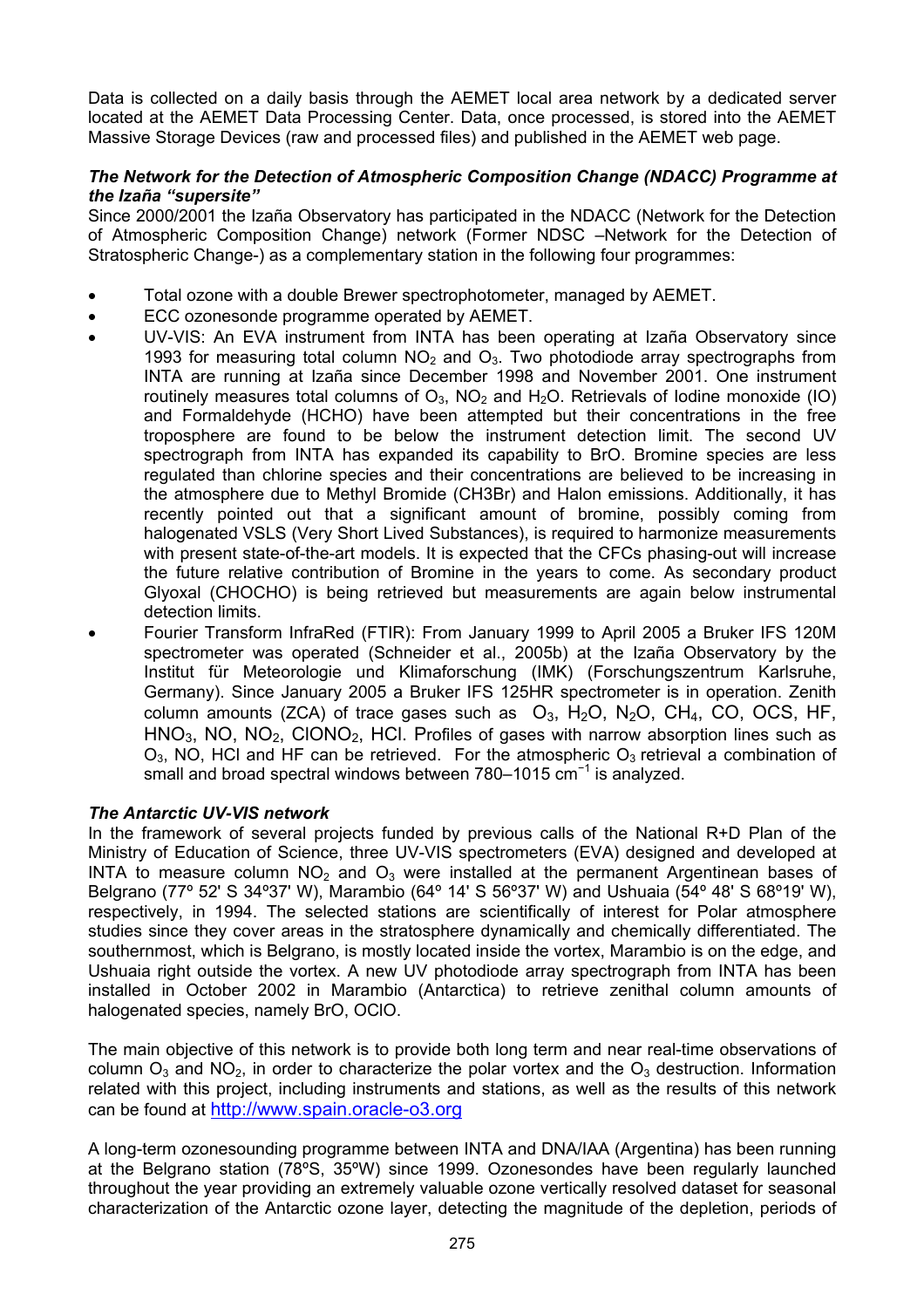occurrence, altitudes, etc. INTA has participated in previous years, and still participate nowadays, through the mentioned ozonesounding station in the Antarctic Match Experiment coordinated by the AWI (Alfred Wegener Institute, Germany). This experiment was carried out in connection with the European projects (QUOBI and Oracle-O3). Sondes were both European and nationally funded.

### **Profile measurements of ozone and other gases/variables relevant to ozone loss**

### *Long-term programmes in Spain*

The long-term ECC ozonesonde programme was initiated in November 1992 within the GAW programme at the AEMET's Izaña Observatory (Tenerife island). Ozonesoundings are launched from Santa Cruz de Tenerife station (36 m.a.s.l.), at a distance of 28 Km. from the Izaña Observatory, on a weekly basis and without any interruption since 1992. During intensive campaigns more than twenty sondes per month are launched. This is a NDACC programme. Quality control is assured by two simultaneous total column ozone comparisons from Brewer#33 (sea level) and Izaña Brewer triad (2373 m a.s.l.). Coincident ECC and FTIR ozone vertical profiles are compared in Tenerife since 2005.

Weekly ECC ozonesoundings have been carried out from 1992 to 2002 at the AEMET's Barajas (Madrid) radiosonde station. Early 2005 the ozone sounding programme was resumed and, since then, has continued without interruptions. Integrated total column ozone is validated against Brewer #070, which is located at about 25 km far from Barajas station.

INTA operates an ozonesounding facility at the El Arenosillo station with sporadic launches. Intensive campaigns, most of them funded by European projects, are frequently carried out at the later station.

A long-term ozonesounding programme between INTA and DNA/IAA (Argentina) is running at the Belgrano station (Argentina, 78ºS, 35ºW) since 1999. Since then and to date ozonesondes have been launched throughout a number of Spanish (MAR and "*Caracterización del vórtice Antártico y transporte meridional a partir de observaciones remotas de trazadores estratosféricos*") and European projects (QUOBI).

INTA and AEMET have participated in previous years, and participate nowadays, through the mentioned ozonesounding stations, at Keflavik, Madrid and Tenerife in the Match Experiment coordinated by the AWI (Alfred Wegener Institute, Germany). This experiment was carried out in connection with the European projects (EASOE, SESAME/OSDOC, THESEO/O3-LOSS, EUROSOLVE). Sondes were both European and nationally funded.

#### *INTA's station at Keflavik (Iceland)*

A long-term ozonesounding programme between INTA and IMO (Icelandic Meteorological Office) is running at the sub Arctic station of Keflavik (Iceland, 64ºN, 22ºW). Activities devoted to monitoring the ozone layer in the region of influence of the stratospheric polar vortex started in 1991 within the First Coordinated European Experiment for Ozone depletion Studies (EASOE). Since then and to date, ozonesondes have regularly been launched during winter through a number of European projects (SESAME, OSDOC, THESEO, QUOBI, SCOUT-O3) and will continue in the near future, at least until 2009.

## *Ushuaia GAW Station (Argentina)*

A long-term ozonesonde programme has been initiated at the GAW Ushuaia station (Argentina) in April 2008 thanks to a joint collaboration of AEMET, INTA, the National Meteorological Service (SMN; Argentina) and the "Tierra del Fuego" Government (Argentina).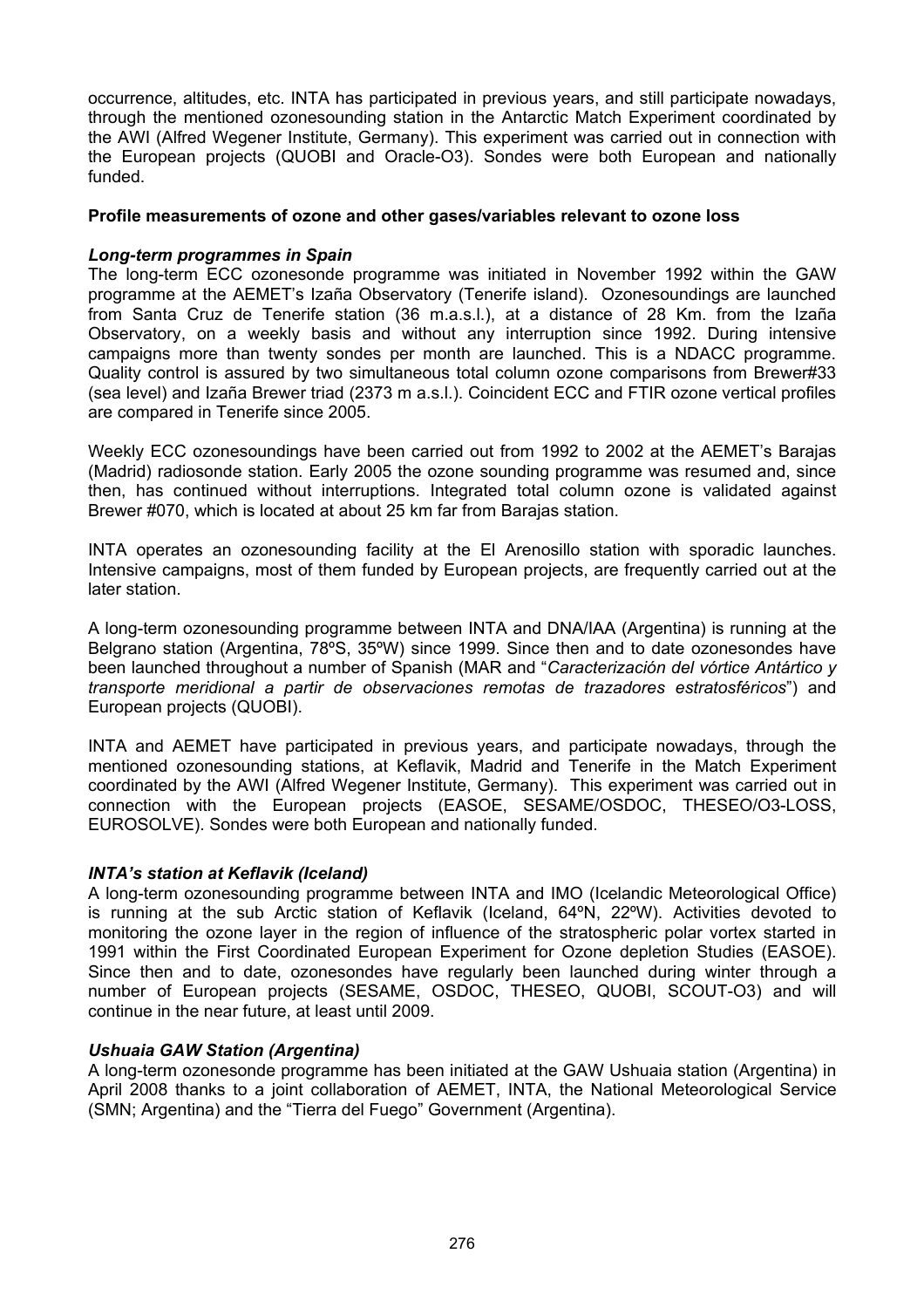## **UV measurements**

#### *Broadband measurements*

AEMET operates a national UVB (YES instrument) network since July 1999. Nowadays stations are described in Table 2.

| <b>Station</b>               | <b>Altitud</b> | Latitud   | Longitud  | Yankee     | <b>Brewer</b> |
|------------------------------|----------------|-----------|-----------|------------|---------------|
| Almería                      | 29             | 36° 51' N | 02° 23' W | <b>UVB</b> |               |
| Arenosillo (Huelva)          | 30             | 37° 06' N | 06° 44' W | <b>UVB</b> | <b>UV/03</b>  |
| Badajoz                      | 190            | 38° 53' N | 07° 01' W | <b>UVB</b> |               |
| Barcelona                    | 35             | 41° 38' N | 02° 12' E | <b>UVB</b> |               |
| Cáceres                      | 405            | 39° 28' N | 06° 20' W | <b>UVB</b> |               |
| Cádiz                        | 15             | 36° 30' N | 06° 16' W | <b>UVB</b> |               |
| Ciudad Real                  | 628            | 38° 59' N | 03° 55' W | <b>UVB</b> |               |
| Córdoba                      | 91             | 37° 50' N | 04° 51' W | <b>UVB</b> |               |
| A Coruña                     | 67             | 43° 22' N | 08° 25' W | <b>UVB</b> | <b>UV/03</b>  |
| Granada                      | 692            | 37° 08' N | 03° 17' W | <b>UVB</b> |               |
| Izaña                        | 2373           | 28° 18' N | 16° 30' W | <b>UVB</b> | <b>UV/03</b>  |
| León                         | 916            | 42° 35' N | 05° 39' W | <b>UVB</b> |               |
| Madrid                       | 680            | 40° 27' N | 03° 43' W | <b>UVB</b> | <b>UV/03</b>  |
| Málaga                       | 61             | 36° 43' N | 04° 29' W | <b>UVB</b> |               |
| Maspalomas (Gran Canaria)    | 25             | 27° 50' N | 15° 57' W | <b>UVB</b> |               |
| Murcia                       | 69             | 38° 00' N | 01° 10' W | <b>UVB</b> | <b>UV/03</b>  |
| Palma de Mallorca            | 10             | 39° 34' N | 02° 45' E | <b>UVB</b> |               |
| Roquetas (Observatorio Ebro) | 44             | 40° 49' N | 00° 29' E | <b>UVB</b> |               |
| Salamanca                    | 800            | 40° 57'N  | 05°40'W   | <b>UVB</b> |               |
| Santander                    | 79             | 43° 29' N | 03° 48' W | <b>UVB</b> |               |
| San Sebastian                | 259            | 43° 18' N | 02° 02' W | <b>UVB</b> |               |
| Santa Cruz de Tenerife       | 25             | 28° 16' N | 16° 12' W | <b>UVB</b> | UV/O3         |
| Valencia                     | 57             | 39° 29' N | 00° 28' W | <b>UVB</b> |               |
| Valladolid                   | 740            | 41° 39' N | 04° 46' W | <b>UVB</b> |               |
| Zaragoza                     | 298            | 41° 40' N | 01° 04' W | <b>UVB</b> | <b>UV/03</b>  |

**Table 2: National UVB pyranometers network.** 

INTA is collaborating with the Institute of Aerospace Medicine from DLR on solar UV dosimetry by biological sensors (biofilms @). The collaboration covers the measurement campaigns at different locations in Spanish and German territory and the improvement of data analysis (image treatments, unattended exposure devices, etc).

Photosynthetic, UV-A and UV-B radiations are measured at tow sites in La Rioja (Logroño since 2001 and Valdezcaray since 2007) using broad-band meters (ELDONET type and Skye, respectively).

The Department of Physics of the University of Extremadura operates a regional network consisting in 6 radiometric stations (UV-S-E-T Kipp&Zonen UVER pyranometer). The stations are located at Badajoz, Cáceres, Plasencia, Orellana, Fuente de Cantos in Extremadura, and at the ski station La Covatilla in Southern Salamanca. The stations in Badajoz and Cáceres are operative since 2001 and Plasencia since 2002. The others have been recently installed in the last two years.

The Regional Government of Valencia, in collaboration with the University of Valencia, has deployed a 5-station (Prat de Cabanes, Aras de los Olmos, Valencia, Denia and Torrevieja) operational UVB regional network.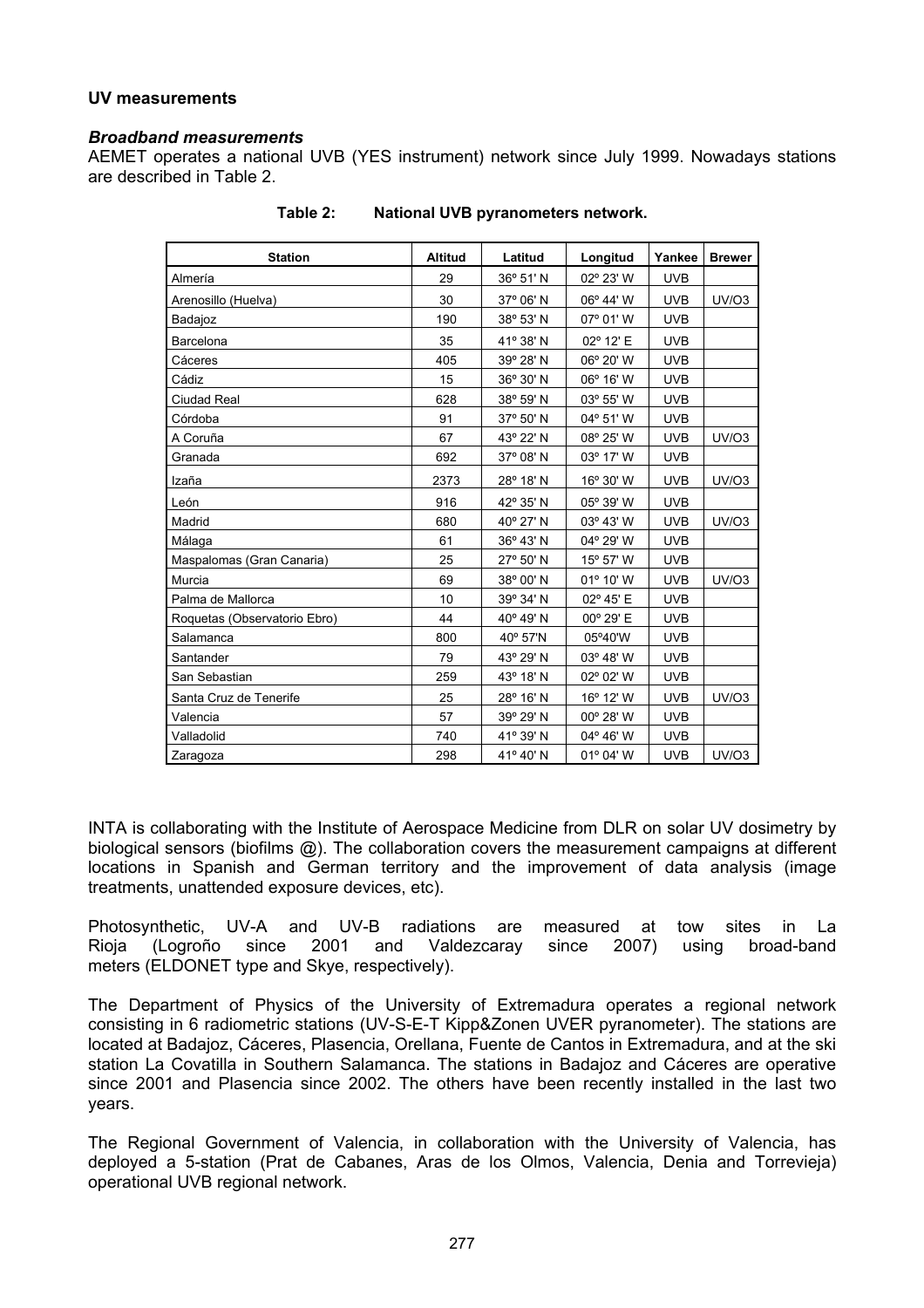The Galician Regional Government (namely, Xunta de Galicia), through the University of Santiago de Compostela, has implemented a UV surface monitoring network in this Region. This network is made up by 5 Solar Light 501A radiometers located at different geographical sites, with diverse altitudes and environmental local conditions (Lourizan-Pontevedra, Ferrol, Pedro Murias, Alto do Rodicio and Ancares). The network is now managed by MeteoGalicia, the Galician Weather service.

## *Narrowband filter instruments*

Three multi-channel narrow-band radiometers (NILU-UV6) were co-located by AEMET in the UV-VIS Antarctic stations in 1999, thanks to the scientific collaboration agreements signed by AEMET, INTA, DNA/IAA (Argentina) and the CADIC (Argentina). A fourth NILU-UV-6 is operated at the GAW Izaña Observatory. The NILU-UV6 instruments measure global radiation at five UV channels and PAR. A radiative transfer model is used to calculate the total ozone content, cloud transmittance and the biologically effective UV doses. Both complementary instruments are part of the Spanish Antarctic network that is now coordinated in the framework of some joint INTA-AEMET's projects ("MAR" REN2000-0245-C02-01; EGEO CGL2004-05419-C02-02ANT), financed both by the R+D National Programme. The Finnish Meteorological Institute (FMI) is in charge of the NILU radiometers' quality assurance system performing intercomparisons twice a year with a traveling reference NILU. The main objective of this network is to provide both long term and near real-time observations of column  $O_3$  and UV radiation in order to characterize the polar vortex.

A NILU-UV-6 multichannel radiometer from the Department of Physics of the University of Extremadura is in operation at "El Arenosillo" Sounding Station (INTA) since December 2007.

In 2005 a multifilter radiometer (GUV 2511; Biospherical Instruments) was installed at Santiago de Compostela city. Nowadays research based on UV measurements with this instrument is carried out by the University of Santiago de Compostela, supported by MeteoGalicia.

## *Spectroradiometers*

UV scans every 20 minutes have been obtained at the Izaña GAW Observatory from the Brewer spectrophotometers since May 1991.

A double spectroradiometer Bentham DM-150, installed in March 1999 at the GAW Izaña Observatory, provides global and diffused UV radiation scans every 15 minutes. This is one of the national UV reference instrument. Since June 2005 is also obtained direct sun UV scans. The Department of the Fundamental Physics of La Laguna University, in collaboration with INM, operates a double Bentham DM-150 spectroradiometer at the Izaña Observatory headquarters (SCO; sea level) in Tenerife. A comparison of the UV and visible spectra obtained from this spectroradiometer with those obtained at the Izaña Observatory (2400 m a.s.l.) have been used to study the connection between UV radiation and radiative properties of the atmospheric aerosols and clouds.

Episodic UV spectra are obtained by the Universities of Barcelona (Bentham DM-300), Valencia (Optronics and LICOR), Valladolid (LICOR) and la Laguna (Bentham and Optronics). Most of the measurements are used in investigations concerning the relationship between aerosol optical depth and spectral UV radiation.

## **Calibration activities**

## *The WMO/GAW Regional Brewer Calibration Centre for RA-VI region (RBCC-E)*

In November 2003 the WMO/GAW Regional Brewer Calibration Centre for Europe (WMO RA-VI region) (RBCC-E) was established at Izaña Observatory (IZO) at Tenerife (Canary Islands). The project is also intended to contribute to the GAW Programme in the RA-VI Region as a part of the closer co-operation between WMO and the European Commission being stated in the Memorandum of Understanding signed by WMO and EC in December 2003.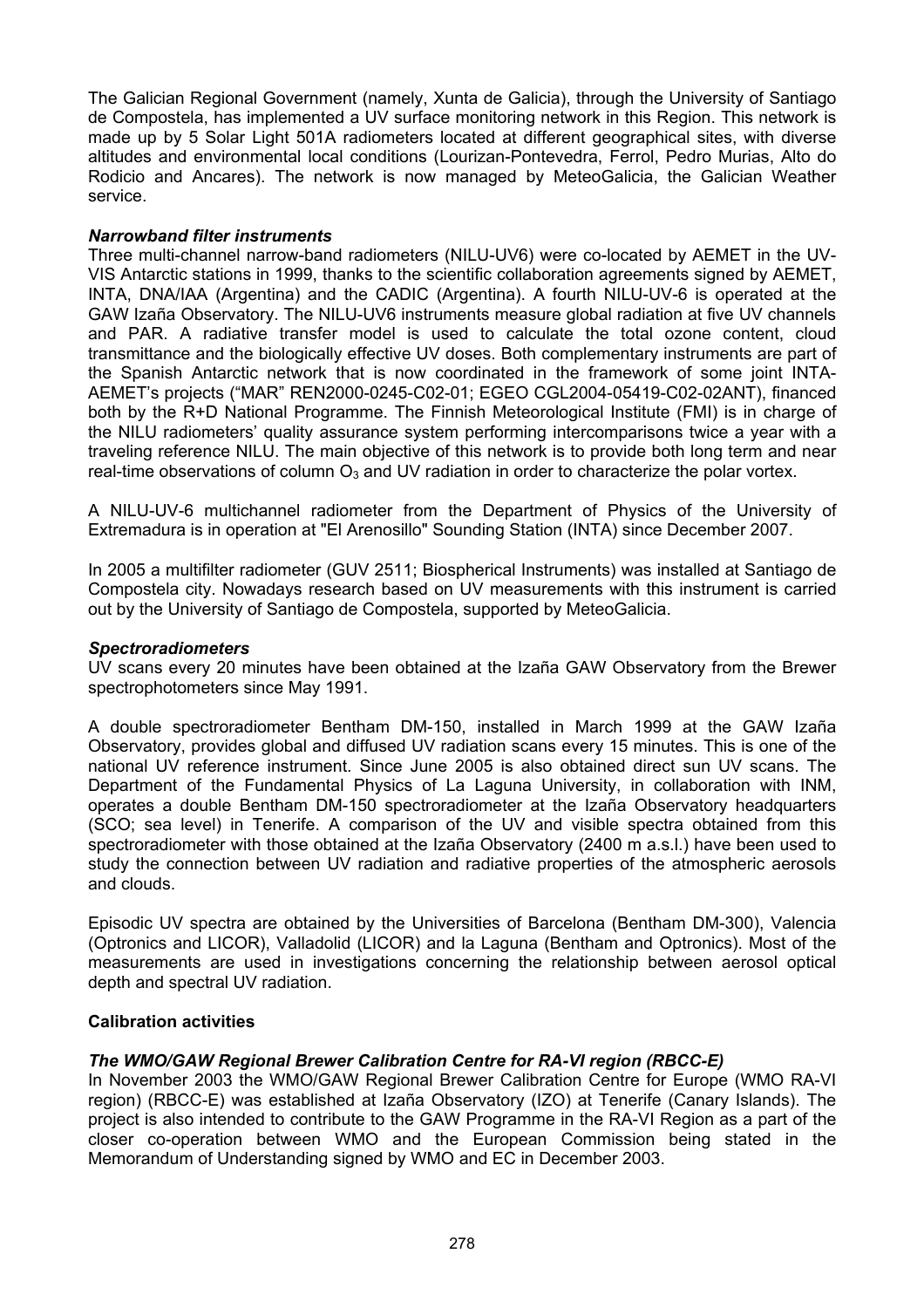IZO is located in subtropical region (28ºN) on the top of Izaña Mountain (2370 m.a.s.l.) with pristine skies and low ozone variability. This location allows routine absolute calibrations of the references in similar conditions to the Mauna Loa Observatory (MLO) site.

The RBCC-E reference is based on three double Mark-III Brewer spectroradiometers (the IZO triad): a Regional Primary Reference (B157), a Regional Secondary Reference (B185) and a Regional Travelling Reference (B183). The IZO triad is regularly sun calibrated by means of Langley method and by external lamps. The travelling reference ensures reference transference to the WMO-Region VI Brewer network.

Though B157, B183 and B185 are routinely calibrated by Langley plots method, these absolute calibrations are not used for definition of a new calibration scale. The MSC triad is respected as the official reference of the GAW Brewer international scale. The establishment of the IZO triad allows the implementation of a self-sufficient European Brewer calibration system that respects the world scale but works as independent GAW infrastructure. The IZO triad is linked to the world reference MSC triad with yearly calibrations towards the Canadian travelling reference B017. Systematic extraterrestrial constants (ETC) have been obtained by Langley method with B157 from 1998 to 2007. A comparison against ETCs transferred by travelling B017 shows an agreement within 1% in this period.

The function of RBCC-E also allows development and testing of new measurement techniques for the ground Brewer network like zenith, polarimetric, UV or aerosol optical depth measurements at IZO. A radiation laboratory and an electronic workshop are available at IZO for accurate fittings and indoors calibration and maintenance of the triad instruments.

## **Calibration of the national Brewer spectrophotometer network (AEMET)**

The calibration of the spectrophotometers is scheduled as indicated below.

| .                             |                                                                          |                                                    |
|-------------------------------|--------------------------------------------------------------------------|----------------------------------------------------|
| <b>Brewer</b>                 | Total ozone calibration<br>(Travelling Standard #017)<br>& RBCC-E triad) | <b>Spectral UV calibration</b><br>(NIST traceable) |
|                               |                                                                          | Against 1000w lamps                                |
| #157,#185,#183,#033           | Annually "in situ"                                                       | Annually "in situ"                                 |
| #151,#166,#117,#186,#070,#150 | Bi-annually at El Arenosillo                                             | Annually "in situ" and at El<br>Arenosillo         |

**Table 3: Brewer's schedule Calibration**

The travelling standard Brewer #017 operated by IOS (International Ozone Service) company has provided ozone traceability to the world reference in Toronto for the Spanish Brewer instruments in September 2007, during the joint intercomparison of Brewer and Dobson organised by RBCC-E (AEMET) and RDCC-E at the INTA station "El Arenosillo" (Spain).

## *Spectral UV calibrations*

AEMET has implemented a UV Quality Control/Quality Assurance (QC/QA) system for brewer spectrophotometer. QC consists of 50W lamp tests at each station performed every 2 weeks. Spectral UV absolute calibration is carried out every year using a portable 1000W lamp calibration system designed by Int'l Ozone Services Inc. (IOS, Canada). QA and UV calibration has been provided by PMOD with the European standard, the QASUME unit (PMOD/WRC), scheduled every 2 years (El Arenosillo, September 2005 and September 2007).

## *UV broadband radiometer network (AEMET) calibration*

Concerning the broadband radiometer calibration, a procedure to calibrate the AEMET's UV broadband instruments (YES manufactured) is being implemented according to WMO recommendations. The spectral and angular responses are determined at the radiation laboratory at the AEMET's headquarters in Madrid. The final calibration for each instrument will be then determined taking into account the laboratory characterisation, the solar spectrum measured by a reference spectroradiometer BENTHAM DM-300 located on the roof of the AEMET headquarters, and the simulated solar spectra obtained running the libRadTran radiative transfer model for different total ozone and solar zenith angles.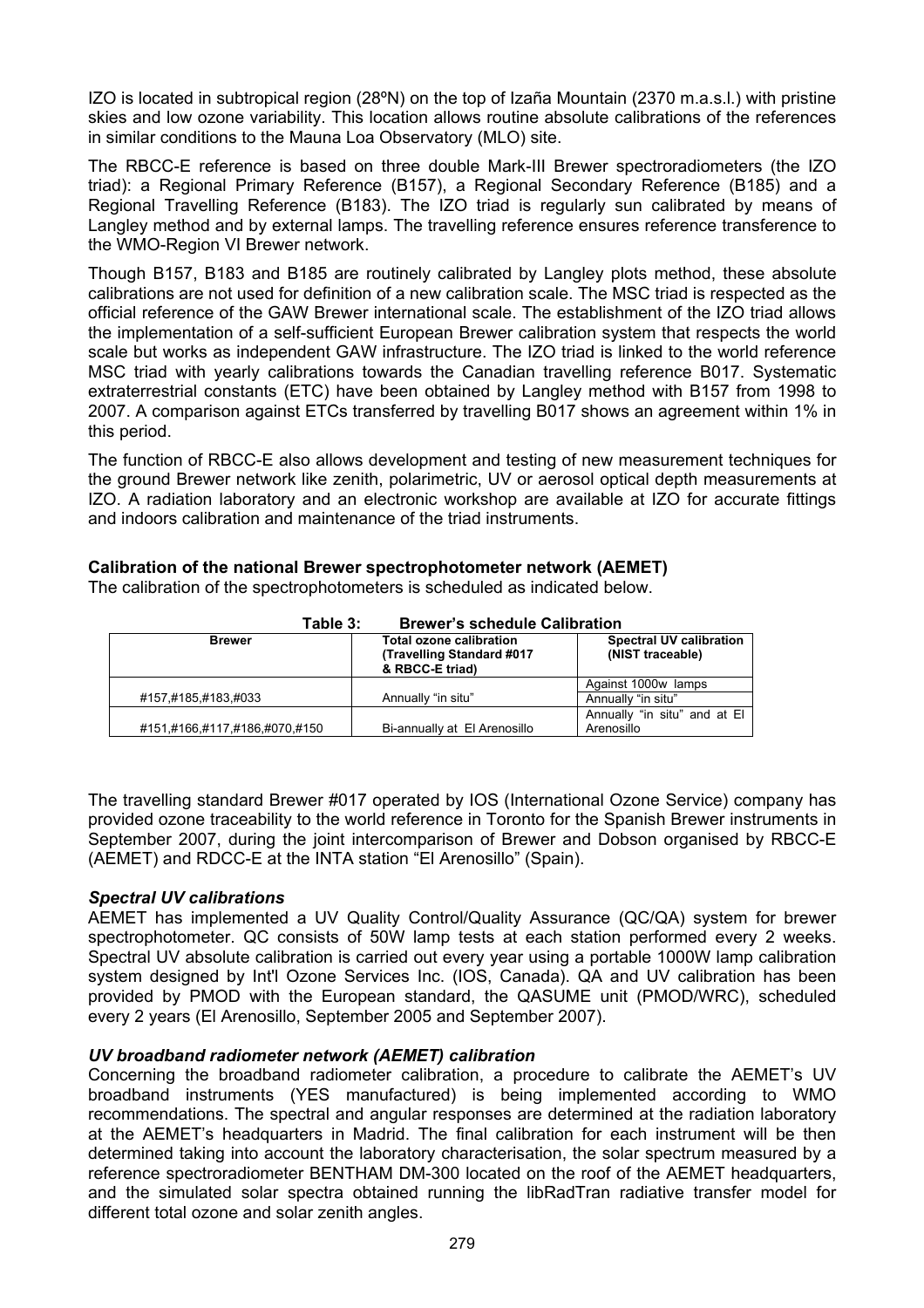A second broadband UV radiometer calibration laboratory is available, as a national facility, at El Arenosillo station (INTA). This laboratory fulfils the WMO requirements, and has been used by instruments of Regional networks of Spain.

AEMET and INTA have participated in two different broadband UV radiometer calibration/intercomparison campaigns were held at PMOD/WRC (Davos) and at El Arenosillo (Spain) in the 2006 and 2007 summers, organised by PMOD and INTA/UNEX/AEMET, respectively, as part of the objectives of the COST Action 726. The QUASUME European UV standard was the reference.

## **RESULTS FROM OBSERVATIONS AND ANALYSIS**

A total ozone climatology and trend analysis has been performed by INM for each ozone station in Spain, as well as a comparison with overpass TOMS data.

Annual and diurnal UV index variations have been calculated for each capital of province.

Total ozone measurements from the five Brewer spectrophotometers located at the Iberian Peninsula have been compared with GOME (Global Ozone Monitoring Experiment) sensor by AEMET, in collaboration with the Remote Sensing Technology Institute of DLR, the German Aerospace Center for the period 1995-2004. Results show an excellent Brewer-GOME agreement. The effect of cloudiness, solar zenith angle, effective temperature and total ozone values in Brewer-GOME differences has been studied (Anton et al., 2008). Total column ozone from the Spanish Brewer network have been also compared with TOMS and ERA40 ECMWF reanalysis ozone fields during the same period.

The Group of Environmental Engineering and Bioprocesses of the University of Santiago de Compostela, have used spectral UV measurements to evaluate the influence of UV radiation and rain on fuel spills weathering in the Galician coast. The evaluation is carried out by comparison of the composition of fuel on a weathered slab with the composition of fuel located in a sheltered zone.

Total column ozone and vertical ozone profiles, using different techniques, are being intercompared at the Izaña supersite. Results from DOAS vs Brewer, FTIR vs Brewer and FTIR vs ECC intercomparisons have been published in the last 3 years.

The SAUNA (Sodankylä Total Column Ozone Intercomparison) campaigns were held in February-April 2006 and 2007, confirms the ozone underestimation by Dobsons and single Brewers in high latitudes with high ozone concentrations, previously reported in TOMS Fairbanks campaign (2001). An empirical correction was proposed for single Brewers. AEMET-RBCCE contributes to the evaluation of the Brewer retrieval algorithm, concerning the use of different ozone absorption coefficients and the systematic errors caused by the assumption of stratospheric temperatures.

## **THEORY, MODELLING, AND OTHER RESEARCH**

UVI forecasts are provided to the general public by AEMET since around six years ago. A new forecasting system based on Radtran Radiative Transfer Model and total ozone column ECMWF forecasts has been developed and put into operation along the last year 2007. The system runs daily up to D+5 and Maximum UVI forecasts are generated for about 60 cities in Spain. The system has been recently updated to spread the information to more than 8000 populated places in the country. The ECMWF model includes ozone mixing ratio as a 3D prognostic variable and is initialized every 12 hours with satellite data assimilation. UVI forecasts has been validated against the maximum UVI available observations (more than 20 stations) under clear sky conditions from May 2007 to Mid March 2008.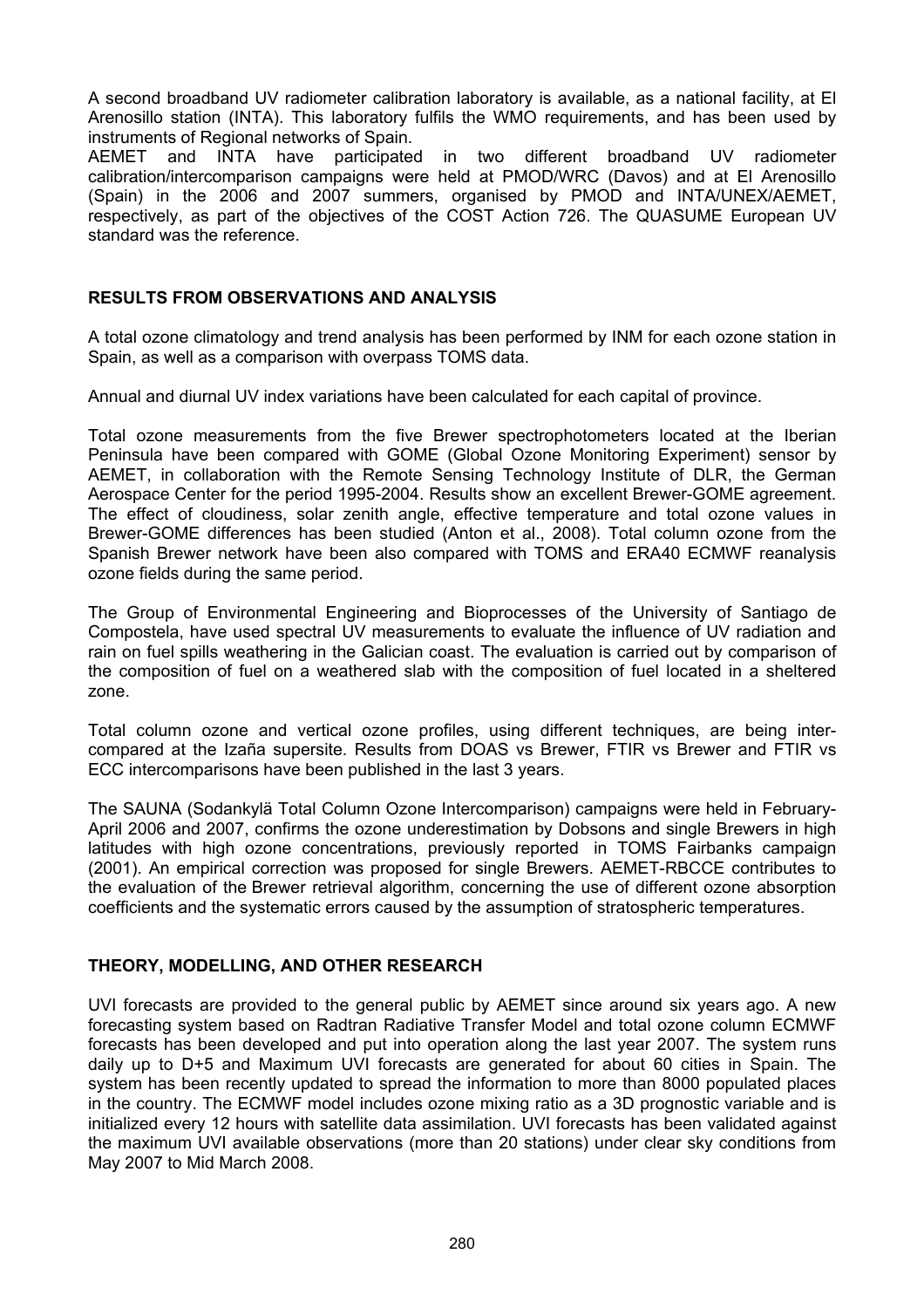Departments of several universities are carrying out observations and studies regarding solar UV radiation and related atmospheric components. A summary of the activities performed by the Spanish universities is as follows:

- The Department of Optics and Applied Physics of Valladolid University is working on aerosol optical depth (AOD) characterization, including the UV range.
- The Department of Astronomy and Meteorology at Barcelona University has been taking sporadic measurements of UV and visible spectrum for the last nine years using a LI-COR 1800 spectroradiometer and now with a Bentham DM300 spectroradiometer. This group has also measured AOD. Work has also been done on simulation modeling using different radiative transfer codes.
- The Department of Thermodynamics at Valencia University is working on the aerosol observations and validating different radiative transfer codes.
- The Department of Applied Thermodynamics at Valencia Polytechnic University has been carrying out continuous measurements of UV with an Eppley radiometer since 1995.
- The Department of Fundamental and Experimental Physics at La Laguna University is working on aerosol characterization and its relationship with spectral UV radiation.
- The Atmospheric Physics Group at Granada University is working on solar radiation, remote sensing and aerosol characterization.
- The Department of Agriculture and Food at La Rioja University has been studying the effects of UV-B radiation on mountain aquatic bryophytes in their natural surroundings and has evaluated their use as bio-indicators. In addition, some studies on the effects of UV-B on grapevine have been conducted.

### **DISSEMINATION OF RESULTS**

#### **Data reporting**

Daily mean ozone data from the Brewer spectrophotometer network is sent to the WMO Northern Hemisphere Daily Ozone Mapping Centre at the Aristotle University of Thessaloniki (Greece) and to the WOUDC, on a daily basis. Evaluated and refined data periodically submitted to the WOUDC database. Refined Brewer and ozonesonde data is submitted to NDACC and NILU databases every six months, and UV-VIS and FTIR data to NDACC and ENVISAT CAL/VAL databases, periodically. Data submission status is shown in Tables 4-7. Notice the existing agreement for periodical data transference from NDACC to WOUDC.

| <b>Platform</b> | <b>Name</b>        | Category    | Instrum.      | S/N | <b>Model</b> | Min. Date       | Max. Date    |
|-----------------|--------------------|-------------|---------------|-----|--------------|-----------------|--------------|
| <b>STN 308</b>  | Madrid (Barajas)   | $O_3$ sonde | <b>ECC</b>    |     | 6A           | 22-May-96       | 12-Mar-08    |
| <b>STN 308</b>  | Madrid (CR)        | Total $O_3$ | <b>Brewer</b> | 070 | <b>MKIV</b>  | 01-Jan-92       | 29-Feb-08    |
| <b>STN 405</b>  | A Coruña           | Total $O_3$ | <b>Brewer</b> | 151 | <b>MKIV</b>  | 01-Jan-04       | 29-Feb-08    |
| <b>STN 346</b>  | Murcia             | Total $O_3$ | <b>Brewer</b> | 117 | <b>MKIV</b>  | 01-Apr-95       | 29-Feb-08    |
| <b>STN 411</b>  | Zaragoza           | Total $O_3$ | <b>Brewer</b> | 166 | <b>MKIV</b>  | $01$ -Jan- $04$ | 29-Feb-08    |
| <b>STN 213</b>  | El Arenosillo      | Total $O_3$ | Dobson        | 120 | <b>Beck</b>  | 13-Jan-76       | 31-Dec-06    |
| <b>STN 213</b>  | El Arenosillo      | Total $O_3$ | <b>Brewer</b> | 150 | <b>MKIII</b> | 01-Jan-00       | 31-Dec-06    |
| <b>STN 300</b>  | Izaña (Tenerife)   | Total $O_3$ | <b>Brewer</b> | 157 | MKIII        | 01-Jul-98       | $31$ -Jan-03 |
| <b>STN 300</b>  | Sta. Cruz Tenerife | Total $O_3$ | <b>Brewer</b> | 033 | MKII         | 26-May-91       | 09-Jun-95    |
| <b>STN 401</b>  | Sta. Cruz Tenerife | $O_3$ sonde | ECC           |     | 6A           | 05-Jan-99       | 28-May-03    |

#### **Table 4: Data available at WOUDC**

| Table 5: Data available at NDACC (ftp://ftp.cpc.ncep.noaa.gov/ndacc/) |
|-----------------------------------------------------------------------|
|-----------------------------------------------------------------------|

| Programme            | <b>Station</b>     | <b>Instituti</b> | Min. Date | Max. Date |
|----------------------|--------------------|------------------|-----------|-----------|
|                      |                    | on               |           |           |
| Total Ozone (Brewer) | Izaña              | <b>AEMET</b>     | Jul. 1991 | Apr. 2006 |
| Ozonesonde (ECC)     | Sta.Cruz, Tenerife | <b>AEMET</b>     | Jan. 1995 | Apr. 2006 |
| UV-VIS/DOAS          | Izaña              | <b>INTA</b>      | Jan. 2000 | Apr. 2006 |
| <b>FTIR</b>          | Izaña              | <b>IMK</b>       | Mar. 1999 | Oct. 2005 |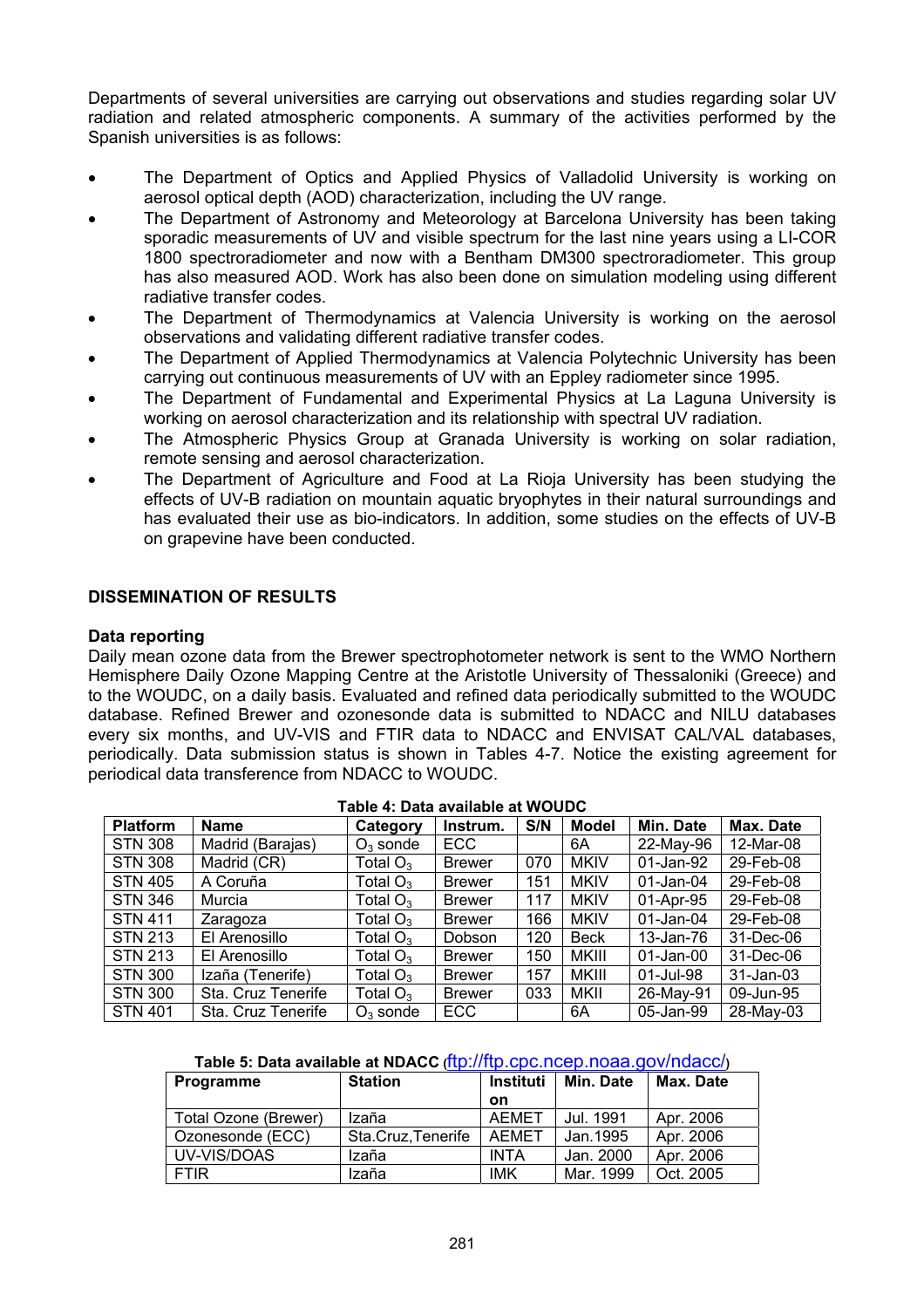| Table 6: Data available at ENVISAT CAL/VAL |  |  |  |
|--------------------------------------------|--|--|--|
|--------------------------------------------|--|--|--|

| <b>Station</b> | <b>Institution</b> | Min. Date | Max. Date |
|----------------|--------------------|-----------|-----------|
| Izaña (UV-VIS) | <b>INTA-AEMET</b>  | Jan. 2000 | Dec. 2007 |
| Izaña (FTIR)   | <b>IMK-AEMET</b>   | Feb. 1999 | Dec. 2007 |

#### **Table 7: Data available at NILU**

| $O_3$ Station | <b>Institution</b> | Min. Date | Max. date |
|---------------|--------------------|-----------|-----------|
| Belgrano II   | <b>INTA</b>        | Mar. 1999 | Dec. 2007 |
| Keflavik      | <b>INTA</b>        | Nov. 1991 | Dec. 2007 |

Ozone profiles (INTA/DNA) data over Antarctica have been sent to NILU database in the framework of QUOBI, ORACLE-O3 projects and Match Campaigns.

NO<sub>2</sub> data over Marambio and Belgrano station are sent to NILU-European database in the framework of ESA CAL-VAL.

NO<sub>2</sub> data over Marambio, Belgrano and Ushuaia stations are sent to GEOMON database in the framework of GEOMON project.

The "Iberonesia" web-based data managing interface [\(www.iberonesia.net](http://www.iberonesia.net/)) provides near-real time ozone and UV information of the Brewer spectrophotometer network. Three Brewers from Portugal and two from Casablanca (Morocco) have been incorporated to this network. The information is stored and validated automatically.

Data (CIE, UVI, UVA, UVB, UVA/UVB, PAR, Ozone and CLT) from the NILU Antarctic can be downloaded from [www.polarvortex.org.](http://www.polarvortex.org/)

Ozone soundings from Keflavik/Iceland are posted in real time in the joined IMO-INTA. Web page: [http://grenjandi.vedur.is:8080/ozone/.](http://grenjandi.vedur.is:8080/ozone/)

Ozone profiles data over Antarctica are sent to the WMO in almost real time as contribution to the reports on the evolution of the Ozone hole www.wmo.ch/pages/prog/arep/gaw/ozone/index.html#AntBull

Information of the INTA/AEMET Antarctic project for the three stations are disseminated through [www.spain.oracle-o3.org.](http://www.spain.oracle-o3.org/)

A Summer Course on "Ultraviolet radiation: effects on human health and environment" was organized at the La Rioja University, Alfaro (La Rioja), 11-13 July 2007.

The webpage [www.unirioja.es/ecophys/](http://www.unirioja.es/ecophys/) shows the results obtained by the Group of "Ecophysiology, Climatic Change and Environment" at the la Rioja University related to the effects of UV on ecosystems.

## **Information to the public**

Observed total ozone column data from Brewer and observed UVI data from broadband radiometers are disseminated through the AEMET web page (1 day delay) in the following address: [www.aemet.es/es/eltiempo/observacion/radiacionuv?opc1=estac&datos=graf](http://www.aemet.es/es/eltiempo/observacion/radiacionuv?opc1=estac&datos=graf)

UVI forecasts are disseminated through the AEMET web page up to  $D+5$  in the capital cities, autonomous cities and island capitals, and D+3 in the rest of the places. The information is available at [www.aemet.es/es/eltiempo/prediccion/radiacionuv](http://www.aemet.es/es/eltiempo/prediccion/radiacionuv).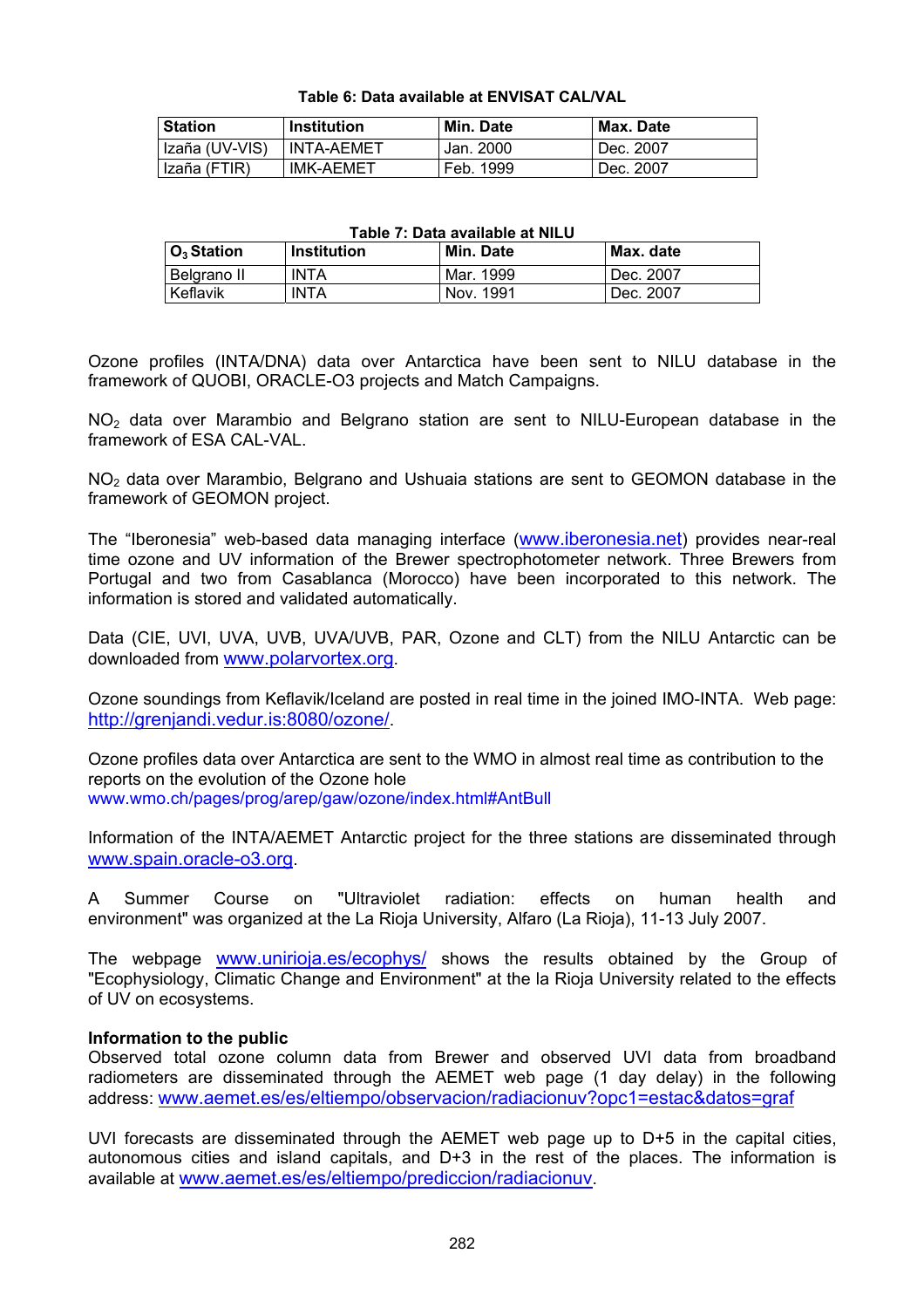UVI forecasting is published by the Valencia Regional Government for five sites of this Region at www.cth.gva.es/cidam/emedio/uv/.

The AIRE research group (Department of Physics of the University of Extremadura) provides nearly real time information about the UV index (UVI) measured and the forecasted maximum daily value for Badajoz, Cáceres, Plasencia, Orellana, Fuente de Cantos in Extremadura, and at the ski station La Covatilla in Southern Salamanca. This information is on-line available at [http://aire.unex.es/uvi.](http://aire.unex.es/uvi)

The University of Santiago de Compostela (supported by MeteoGalicia) provides +48h UV Index forecasting for cloudless conditions in 14 locations of Galicia. Clear sky UVI forecasting is corrected manually by a meteorologist using the forecasted cloud cover, following the guidelines provided by the COST 713 Action. This task is operative from April to October, as the period when UVI levels are higher and more dangerous for the public ([www.siam](http://www.siam-cma.org/meteoroloxia/uv/prediccionuv.htm)[cma.org/meteoroloxia/uv/prediccionuv.htm](http://www.siam-cma.org/meteoroloxia/uv/prediccionuv.htm)).

The Servei Meteorológic de Catalunya provides information and predictions of UVI for Catalunya at [www.meteocat.com/marcs/marc\\_prediccio.html](http://www.meteocat.com/marcs/marc_prediccio.html).

EuskalMet, the Meteorological Agency of the Basc Country [\(www.euskalmet.euskadi.net/s07-](http://www.euskalmet.euskadi.net/s07-5853x/es/meteorologia/meteodat/uvi.apl?t=3&e=5) [5853x/es/meteorologia/meteodat/uvi.apl?t=3&e=5\)](http://www.euskalmet.euskadi.net/s07-5853x/es/meteorologia/meteodat/uvi.apl?t=3&e=5) provides UVI forecasting for eight locations in the Region.

Ozone data over Antarctica are sent to the WMO in almost real time as contribution to the reports on the evolution of the Ozone hole [\(www.polarvortex.org](http://www.polarvortex.org/)).

### **Peer-reviewed (2005-2008) papers**

*2005*

- *Arróniz-Crespo, M., R.P. Sinha, J. Martínez-Abaigar, E. Núñez-Olivera & D.-P.,Häder, Ultraviolet radiation-induced changes in mycosporine-like amino acids and physiological variables in the red alga Lemanea fluviatilis, Journal of Freshwater Ecology, 20: 677- 687, 2005.*
- *Cancillo, M.L., A. Serrano, M. Antón, J.A. García, J. Vilaplana and B. de la Morena, An improved outdoor calibration procedure for broadband ultraviolet radiometers, Photochemistry and Photobiology, V81 860- 86,5 2005.*
- *Christensen, T., B.M. Knudsen, M. Streibel, S.B. Andersen, A. Benesova, G. Braathen, H. Claude, J. Davies, H. De Backer, H. Dier, V. Dorokhov, M. Gerding, M. Gil, B. Henchoz, H. Kelder, R. Kivi, E. Kyrö, Z. Litynska, D. Moore, G. Peters, P. Skrivankova, R. Stübi, T. Turunen, G. Vaughan, P. Viatte, A. F. Vik, P. von der Gathen, I. Zaitcev: Vortex-averaged Arctic ozone depletion in the winter 2002/2003. Atmos. Chem. and Phys., 5, 131-138, 2005*
- *De La Casiniere, A., V. Cachorro, I. Smolskaia, J. Lenoble, M. Sorrribas, M. Houet, O. Massot, M. Antón and J.M Vilaplana, Comparative measurements of total ozone amount and aerosol optical depth during a campaign at El Arenosillo, Huelva, Spain, Annales Geophysicae, V23, 3399-3406, 2005.*
- *Núñez-olivera, E., M. Arróniz-crespo, J. Martínez-abaigar, R. Tomás & N. Beaucourt, Assessing the UV-B tolerance of sun and shade samples of two aquatic bryophytesusing short-term tests, The Bryologist, 108: 435-448, 2005.*
- *Roscoe, H.K., S.R. Colwell , J.D. Shanklin , J.A. Karhu , P. Taalas , M. Gil , M. Yela, S. Rodriguez, C. Rafanelli, H. Cazeneuve, C.A. Villanueva, M. Ginsburg f, S.B. Diaz , R.L. de Zafra , G. Muscari, G. Redaelli, R. Dragani, Ground-based and balloon-borne measurements in Antarctic regions in support of APE-GAIA, Advances of Space Research, Vol: 36, 835- 845, 2005.*
- *Schneider, M., T. Blumenstock, M. Chipperfield, F. Hase, W. Kouker, T. Reddmann, R. Ruhnke, E. Cuevas, and H. Fischer: Subtropical trace gas profiles determined by ground-based FTIR spectroscopy at Izaña (28°N, 16°W): Five year record, error analysis, and comparison with 3D-CTMs, Atmos. Chem. Phys., 5, 153167, 2005a.*
- *Schneider M., Blumenstock, T., Hase, F., Höpfner, M., Cuevas, E., Redondas, A., and Sancho, 20 J. M.: Ozone profiles and total column amounts derived at Izaña, Tenerife Island, from FTIR solar absorption spectra, and its validation by an intercomparison to ECC-sonde and Brewer spectrometer measurements, J. Quant. Spectrosc. Ra., 91, 245–274, 4979, 4987, 2005b.*
- *Schneider, M., Blumenstock, T., Chipperfield, M., Hase, F., Kouker, W., Reddmann, T., Ruhnke, R., Cuevas, E., and Fischer, H.: Subtropical trace gas profiles determined by ground-based 25 FTIR spectroscopy at*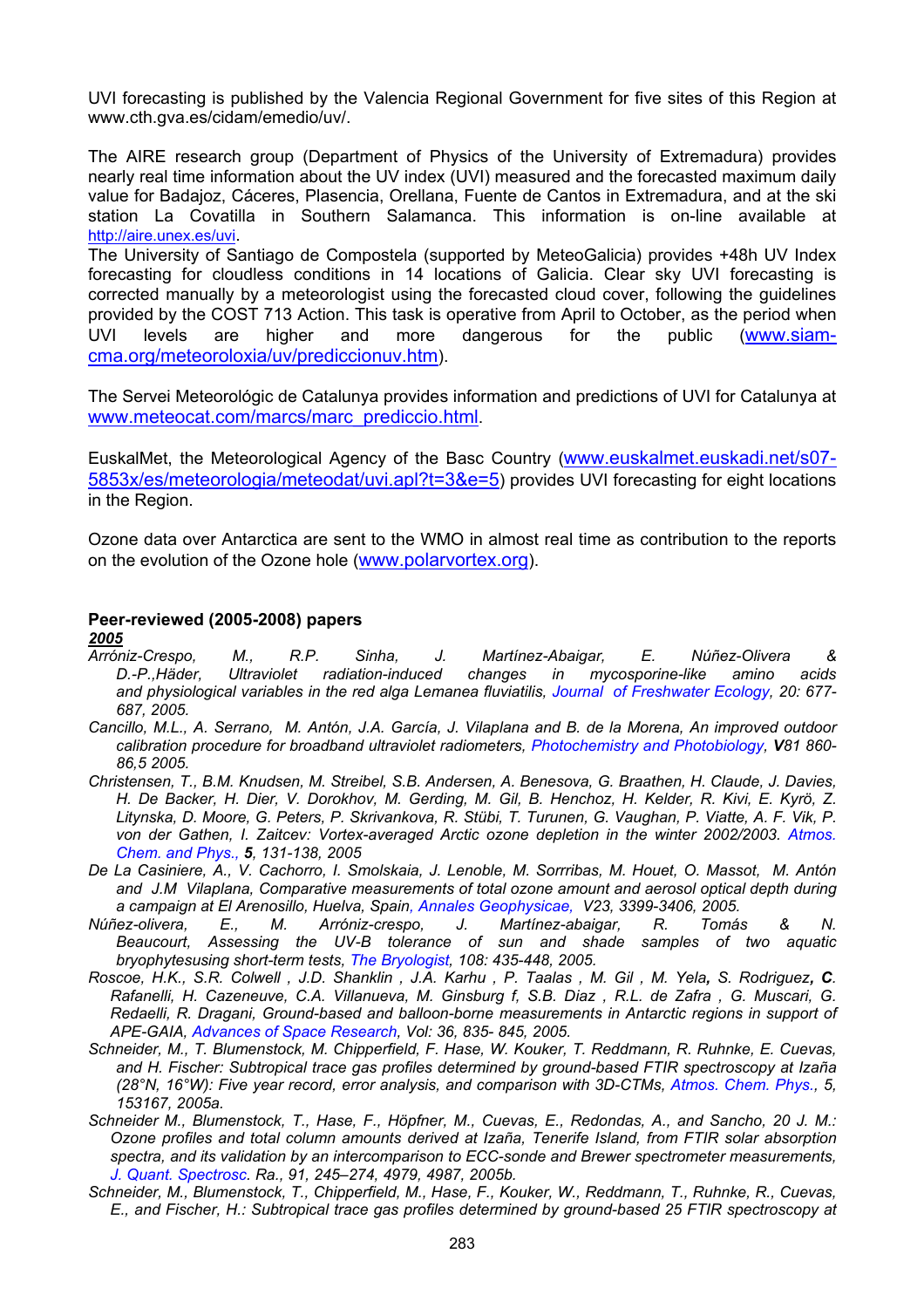*Izaña (28\_ N, 16\_ W): Five year record, error analysis, and comparison with 3D-CTMs, Atmos. Chem. Phys., 5, 153–167, 2005c.* 

- *Streibel, M., M. Rex, P. von der Gathen, R. Lehmann, N. R. P. Harris, G. O. Braathen, E. Reimer, H. Deckelmann, M. Chipperfield, G. Millard, M. Allaart, S. B. Andersen, H. Claude, J. Davies, H. De Backer, H. Dier, V. Dorokov, H. Fast, M. Gerding, E. Kyrö, Z. Litynska, D. Moore, E. Moran, T. Nagai, H. Nakane, C. Parrondo, P. Skrivankova, R. Stübi, G. Vaughan, P. Viatte, V. Yushkov Chemical Ozone Loss in the Arctic winter 2002-2003 winter determined by Match, Atmos. Chem. and Phys. Discussions, , SRef-ID: 1680-7375/acpd/2005-5-, 4311-4333, 2005.*
- *Vandaele, A.C., C. Fayt, F. Hendrick, C. Hermans, F. Humbled, M. Van Roozendael, M. Gil, M. Navarro, O. Puentedura, M. Yela, G. Braathen, K. Stebel, K. Tørnkvist, P. Johnston, K. Kreher, F. Goutail, A. Mieville, J.-P. Pommereau, S. Khaikine, A. Richter, H. Oetjen, F. Wittrock, S. Bugarski, U. Frie, K. Pfeilsticker, R. Sinreich, T. Wagner, G. Corlett, R. Leigh, An intercomparison campaign of ground-based UV-Visible measurements of NO2, BrO, and OClO slant columns. I. NO2, J. Geophys. Res.- Vol. 110, No. D8, D08305, 10.1029/2004JD005423, 2005.*
- *Vandaele, A.C., C. Fayt, F. Hendrick, C. Hermans, F. Humbled, M. Van Roozendael, M. Gil, M. Navarro, O. Puentedura, M. Yela, G. Braathen, K. Stebel, K. Tørnkvist, P. Johnston, K. Kreher, F. Goutail, A. Mieville, J.-P. Pommereau, S. Khaikine, A. Richter, H. Oetjen, F. Wittrock, S. Bugarski, U. Frieß, K. Pfeilsticker, R. Sinreich, T. Wagner, G. Corlett, and R. Leigh, An intercomparison campaign of ground-based UV-visible measurements of NO2, BrO, and OClO slant columns: Methods of analysis and results for NO2, J. Geophys. Res. Vol. 110, No. D8, D08305, 10.1029/2004JD005423, 2005.*
- *Yela, M., C. Parrondo, M. Gil, S. Rodríguez, J. Araujo, H. Ochoa, G. Deferrari and S. Díaz, The September 2002 Antarctic vortex major warming as observed by visible spectroscopy and ozonesoundings, International Journal of Remote Sensing,V26, N16, 3361-3376, 2005.*

#### *2006*

- *Arróniz-Crespo, M., E. Núñez-Olivera, J. Martínez-Abaigar, H. Becker, J. Scher, J. Zapp, R. Tomás & N. Beaucourt, Physiological changes and UV protection in the aquatic liverwort Jungermannia exsertifolia subsp. cordifolia along an actitudinal gradient of UV-B radiation, Functional Plant Biology, 33: 1025-1036 2006.*
- *Lakkala, K., A. Redondas, O. Meinander, C. Torres, T. Koskela, E. Cuevas, P. Taalas, A. Dahlback, G. Deferrari, K. Edvardsen, Quality Assurance of the Solar UV Network in the Antarctic, J. Geophys. Res., 2004JD005584, 2006.*
- *Núñez-Olivera,E., J. Martínez-Abaigar, R. Tomás, S. Otero & M. Arróniz-Crespo, Physiological effects of solar UV-B exclusion on two cultivars of Vitis vinifera L. from La Rioja (Spain), American Journal of Enology and Viticulture,57: 441-448, 2006.*
- *Otero,s., E. Núñez-Olivera, J. Martínez-Abaigar, R. Tomás, M.Arróniz-Crespo & N. Beaucourt, Effects of cadmium and enhanced UV radiation on the physiology and the concentration of UV-absorbing compounds of the aquatic liverwort Jungermannia exsertifolia subsp. cordifolia Photochemical and Photobiological Sciences 5: 760-769 (2006)*
- *Rex, M., R. Salawitch, H. Deckelmann, P. von der Gathen, N. Harris, M. Chipperfield, B. Naujokat, E. Reimer, M. Allaart, S.B. Andersen, R. Bevilacqua, G. Braathen, H. Claude, J. Davies, H. De Backer, H. Dier, V. Dorokov, H. Fast, M. Gerding, K. Hoppel, B. Johnson, E. Kyrö, Z. Litynska, D. Moore, T. Nagai, C. Parrondo, D. Risley, P. Skrivankova, R. Stübi, C. Trepte, P. Viatte, V. Yushkov and C. Zerefos: Arctic*  winter 2005: Implications for stratospheric ozone loss and climate change. Geophys. Res Lett., Vol. 33, *L23808, doi:10.1029/2006GL026731, 2006.*
- *Serrano, A., Antón, M., Cancillo, M. L., and Mateos, V. L.,Daily and annual erythemal ultraviolet radiation in Southwestern Spain, Annales Geophysicae, 24, 427-441, 2006.*
- *Streibel, M., M. Rex, P. von der Gathen, N.R.P. Harris, G.O. Braathen, E. Reimer, H. Deckelmann, M. Chipperfield, G. Millard, M. Allaart, S.B. Andersen, H. Claude, J. Davies, H. De Backer, H. Dier, V. Dorokov, H. Fast, M. Gerding, E. Kyrö, Z. Litynska, D. Moore, E. Moran, T. Nagai, H. Nakane, C. Parrondo, P. Skrivankova, R. Stübi, G. Vaughan, P. Viatte, V. Yushkov: Chemical ozone loss in the Arctic winter 2002/03 determined with Match. Atmos. Chem. Phys.,* 6, *2783-2792, 2006.*
- *Sugita, T., H. Nakajima, T. Yokota, H. Kanzawa, H. Gernandt, A. Herber, P. von der Gathen, G. König-Langlo, K. Sato, V. Dorokhov, V. A. Yushkov, Y. Murayama, M. Yamamori, S. Godin-Beekmann, F. Goutail, H. K. Roscoe, T. Deshler, M. Yela, P. Taalas, E. Kyrö, S. J. Oltmans, B. J. Johnson, M. Allaart, Z. Litynska, A. Klekociuk, S. B. Andersen, G. O. Braathen, H. De Backer, C. E. Randall, R. M. Bevilacqua, G. Taha, L. W. Thomason, H. Irie, M. K. Ejiri, N. Saitoh, T. Tanaka, Y. Terao, H. Kobayashi, Y. Sasano, Ozone profiles in the high-latitude stratosphere and lower mesosphere measured by the Improved Limb Atmospheric Spectrometer (ILAS)-II: Comparison with other satellite sensors and ozonesondes, J. Geophys. Res, Vol. 111, D11S02, doi:10.1029/2005JD006439, 2006.*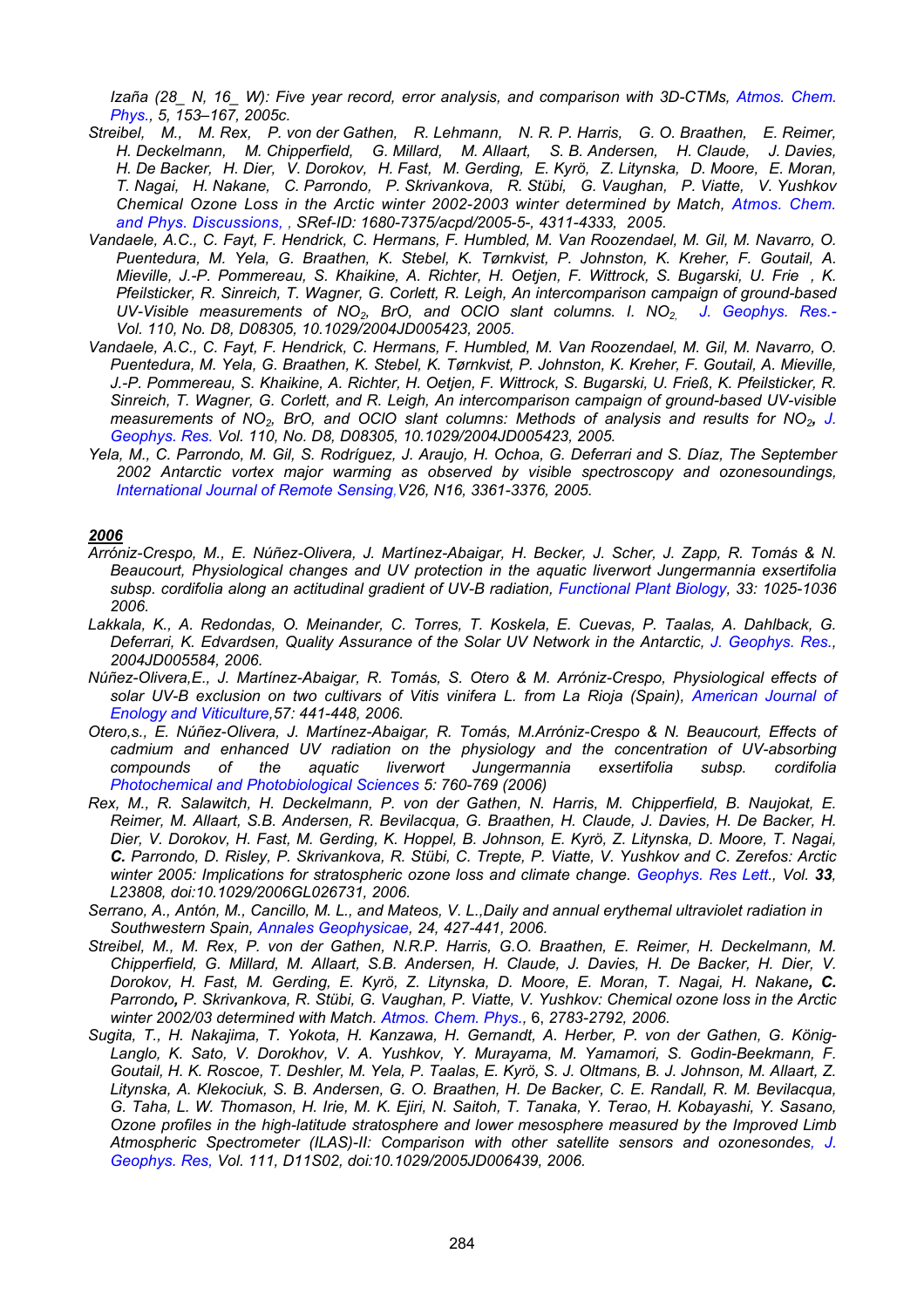#### *2007*

- *Antón, M., V.E. Cachorro, J.M. Vilaplana, N.A. Krotkov, A.Serrano, C. Toledano, B. de la Morena, J.R. Herman, Total ozone mapping spectrometer retrievals of noon erythemal-CIE ultraviolet irradiance compared with Brewer ground-based measurements at El Arenosillo (southwestern Spain), J. Geophys. Res., 112, D11206, doi:10.1029/2006JD007254, 2007.*
- *Antón, M., Cancillo, M. L., Serrano, A., Vaquero, J. M., and García, J. A.,Ozone mini-hole over South-Western Spain during January 2004: Influence over ultraviolet radiation, Geophys. Res. Lett., 34, doi:10.1029/2007GL029689, 2007.*
- *Cancillo M.L., A. Serrano, M. Antón, J.A. García, J.M. Vilaplana, Improving the solar zenith angle dependence of broadband UV radiometers calibration, Atmos. Chem. Phys. Discuss., 7, 17873- 17892, 2007.*
- *Gil, M., M. Yela, L. N. Gunn, A. Richter, I. Alonso, M. P. Chipperfield, E. Cuevas, J. Iglesias, M. Navarro, O. Puentedura, and S. Rodrıguez, NO2 climatology in the northern subtropical region: diurnal, seasonal and interannual variability Atmos. Chem. Phys. Discuss., 7, 15067–15103, 2007.*
- *Jiang, Y. B., L. Froidevaux, A. Lambert, N. J. Livesey, W. G. Read, J. W. Waters,B. Bojkov, T. Leblanc, I. S. McDermid, S. Godin-Beekmann, M. J. Filipiak,R. S. Harwood, R. A. Fuller, W. H. Daffer, B. J. Drouin, R. E. Cofield, D. T. Cuddy,R. F. Jarnot, B. W. Knosp, V. S. Perun, M. J. Schwartz, W. V. Snyder, P. C. Stek,R. P. Thurstans, P. A. Wagner, M. Allaart, S. B. Andersen, G. Bodeker, B. Calpini, H. Claude, G. Coetzee, J. Davies, H. De Backer, H. Dier, M. Fujiwara, B. Johnson, H. Kelder, N. P. Leme, G. Ko¨nig-Langlo, E. Kyro, G. Laneve, L. S. Fook, J. Merrill, G. Morris, M. Newchurch, S. Oltmans, M., C. Parrondo, F. Posny, F. Schmidlin, P. Skrivankova, R. Stubi, D. Tarasick, A. Thompson, V. Thouret, P. Viatte, H. Vömel, P. von Der Gathen, M. Yela, and G. Zablocki, Validation of Aura Microwave Limb Sounder Ozone by ozonesonde and lidar measurements,* J. Geophys. Res*., 112, D24S34, doi:10.1029/2007JD008776, 2007.*
- *Parrondo, M.C., M. Yela, M. Gil, P. von der Gathen and H. Ochoa, Mid-winter lower stratosphere temperatures in the Antarctic vortex: comparison between observations and ECMWF and NCEP operational models, Atmos. Chem. Phys., 7, 1-7, 2007.*
- *Pettazzi A.,Evaluation of promotional gadgets integrating UV patches for public awareness on UV radiation, Photodermatology, Photoimmunology and Photomedicine, 23, 203-208, 2007.*
- *Steck, T., T. von Clarmann, H. Fischer, B. Funke, N. Glatthor, U. Grabowski, M. Höpfner, S. Kellmann, M. Kiefer, A. Linden, M. Milz, G. P. Stiller, D. Y. Wang, M. Allaart, Th. Blumenstock, P. von der Gathen, G. Hansen, F. Hase, G. Hochschild, G. Kopp, E. Kyrö, H. Oelhaf, U. Raffalski, A. Redondas Marrero, E. Remsberg, J. Russell III, K. Stebel, W. Steinbrecht, G. Wetzel, M. Yela and G. Zhang. Bias determination and precision validation of ozone profiles from MIPAS-Envisat retrieved with the IMK-IAA processor. Atmos. Chem. Phys., 7, 3639-3662, 2007.*

#### *2008*

- *Antón M., Loyola D., Navascués B., Valks P., Comparison of GOME total ozone data with ground data from the Spanish Brewer sprectroradiometers, Ann. Geophys., 26, 401-412, 2008.*
- *Antón, M., M.L. Cancillo, A. Serrano, J.A. García and F.J. Acero (2008) Analysis of a low ozone episode over Extremadura (Spain) in January 2006 and its influence on UV radiation, Advances in Science and Research, 2, 17-20, 2008.*
- *Antón, M., Serrano, A., Cancillo, M. L., and García, J. A., Relationship between erythemal irradiance and total solar irradiance in South-Western Spain, J. of Geophys. Res., doi:10.1029/2007JD009627 (in press).*
- *Arróniz-Crespo, M., E. Núñez-Olivera & J. Martínez-Abaigar, Hydroxycinnamic acid derivatives in an aquatic liverwort as possible bioindicators of enhanced UV radiation, Environmental Pollution,151: 8-16, 2008.*
- *Arróniz-Crespo, M., G. Phoenix, E. Núñez-Olivera & J. Martínez-Abaigar, Age-specific physiological responses to UV radiation in the aquatic liverwort Jungermannia exsertifolia subsp. Cordifolia, Cryptogamie-Bryologie, 29: 127-138, 2008.*
- *Hülsen, G., J. Gröbner, A. Bais, M. Blumthaler, P. Disterhoft, B. Johnsen, K. O. Lantz, C. Meleti, J. Schreder, J. M. Vilaplana-Guerrero, and L. Ylianttila, Intercomparison of erythemal broadband radiometers calibrated by seven UV calibration facilities in Europe and the USA, Atmos. Chem. and Phys. Discussion, V8, 2249-2273, 2008.*
- *Redondas, A., C. Torres, O. Meinander, K. Lakkala, R. García, E. Cuevas, H. Ochoa, G. Deferrari, and S. Díaz, Antarctic network of lamp-calibrated multichannel radiometers for continuous ozone and uv radiation data, Atmos. Chem. Phys. Discuss., 8, 3383–3404, 2008.*
- *Schneider, M., Redondas, A., Hase, F., Guirado, C., Blumenstock, T., and Cuevas, E.: Comparison of ground-based Brewer and FTIR total O3 monitoring techniques, Atmos. Chem. and Phys. Discuss., 8, 285–325, 2008.*
- *Schoeberl, M. R.,J. R. Ziemke, B. Bojkov, N. Livesey, B. Duncan, S. Strahan,L. Froidevaux, S. Kulawik, P. K. Bhartia, S. Chandra, P. F. Levelt, J. C. Witte, A. M. Thompson, E. Cuevas, A. Redondas, D. W. Tarasick, J. Davies, G. Bodeker,G. Hansen, B. J. Johnson, S. J. Oltmans, H. Vömel, M. Allaart, H. Kelder, M. Newchurch, S. Godin-Beekmann, G. Ancellet, H. Claude, S. B. Andersen,E. Kyro¨, M.*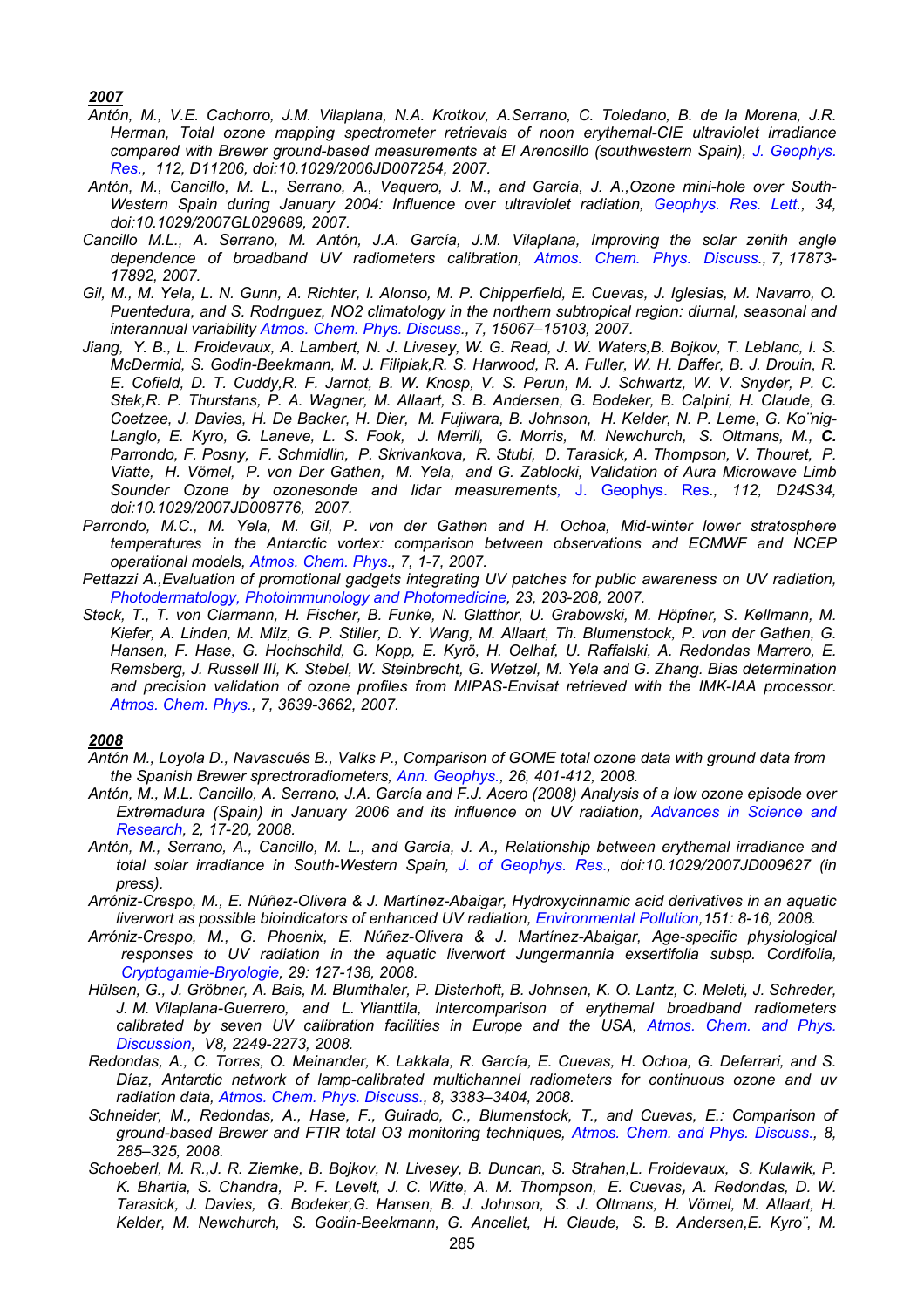*Parrondo, M. Yela, G. Zablocki, D. Moore, H. Dier, P. von der Gathen, P. Viatte, R. Stu¨bi, B. Calpini, P. Skrivankova, V. Dorokhov, H. de Backer, F. J. Schmidlin, G. Coetzee, M. Fujiwara, V. Thouret, F. Posny,G. Morris, J. Merrill, C. P. Leong, G. Koenig-Langlo, and E. Josephl. A trajectory-based estimate of the tropospheric ozone column using the residual method, J*. *Geophys. Res*., *112, D24S49, doi:10.1029/2007JD008773, 2, 2008.* 

## **PROJECTS AND COLLABORATION**

### **International Polar Year**

INTA is involved in ORACLE-O3 (Ozone layer and UV radiation in a changing climate evaluated during IPY) project. This project is a cluster which brings together the tasks of 16 expressions of interest (EOI) submitted to IPY Join Committee. It deals with experimental and modelling research on the ozone layer, UV radiation and the effects of personal UV exposure during the IPY. During the project, INTA ground-based observations are being performed at Ushuaia, Marambio and Belgrano stations by means of UV-VIS spectrometers, to measure the seasonal and long-term variability of ozone,  $NO<sub>2</sub>$ , and other ozone-related trace gases. Radiosonde and ozonesonde in Keflavik and Belgrano provide measurements of wind and temperatures in the troposphere and stratosphere. The project implies accurate quantification of polar ozone losses in both hemispheres achieved with concerted international campaigns during which hundreds of ozonesondes are launched in real-time coordination from station networks in the Arctic and Antarctic. Antarctic Campaign was performed in June-October, 2007 and Arctic campaign in December, 2007–March 2008.

Within the IPY, AEMET-RBCCE has trained four persons of the Antarctic Institute of Uruguay (AIU) in Brewer operation, maintenance and data evaluation at the Izaña Observatory. The Brewer#155, from AIU has been repaired and calibrated by the RBCCE at Izaña. This instrument was installed, with the participation of AEMET-RBCCE, at the Artigas Antarctic Base (62° S y 59° W; King George, South Shetland Islands) on December 11, 2007. This cooperation project has been financed by the Canary Islands Government.

## **European Projects**

- **SCOUT-O3** (Stratospheric-Climate Links with Emphasis on the UTLS); SCOUT-O3's aim is to provide predictions about the evolution of the coupled chemistry/climate system, with emphasis on ozone change in the lower stratosphere and the associated UV and climate impact, to provide vital information for society and policy use. It is a 54 partners international integrated project funded by EU, among them, INTA participates in collaboration with AEMET by observations and interpretation of ozone in the UTLS region by Ground-based and ozonesonde data.
- **GEOMON** (Global Earth Observation and Monitoring of the Atmosphere) in a European [project](http://cordis.europa.eu/fp6/dc/index.cfm?fuseaction=UserSite.FP6HomePage) contributing to **GEOSS**. Its mission is to build an integrated pan-European atmospheric observing system of greenhouse gases, reactive gases, aerosols, and stratospheric ozone. Ground-based and air-borne data are sustained and analyzed, complementary with satellite observations, in order to quantify and understand the ongoing changes of the atmospheric composition. INTA participates by routine measurements, quality control and data storage in general data base of stratospheric ozone related gases.
- **Action COST-723:** Spain has endorsed the EU Action COST 723 ("The Role of the Upper Troposphere and Lower Stratosphere in Global Change"; [www.cost723.org/](http://www.cost723.org/)).
- **Action COST-726:** Spain has endorsed the EU Action "Long term changes and climatology of UV radiation over Europe": <http://i115srv.vu-wien.ac.at/uv/COST726/Cost726.htm>

## **Projects funded by the National R+D Plan of the Ministry of Education and Science**

- **MARACA** (Medida de componentes Atmosféricos en la Región Antártica y Ártica, CGL2004- 05419-C02-01, 2004-2007)
- **CEORACLE-O3** (Contribution from Spain to "Oracle-O3", POL2006-00382, 2007-2009) in the framework of the International Polar Year.
- **TROMPETA** ("TROpical Monitoring Phase in the Atmosphere"), It is an INTA project with strong collaboration by AEMET. Reference CGL2004-03669/CLI, financed by the Diversity,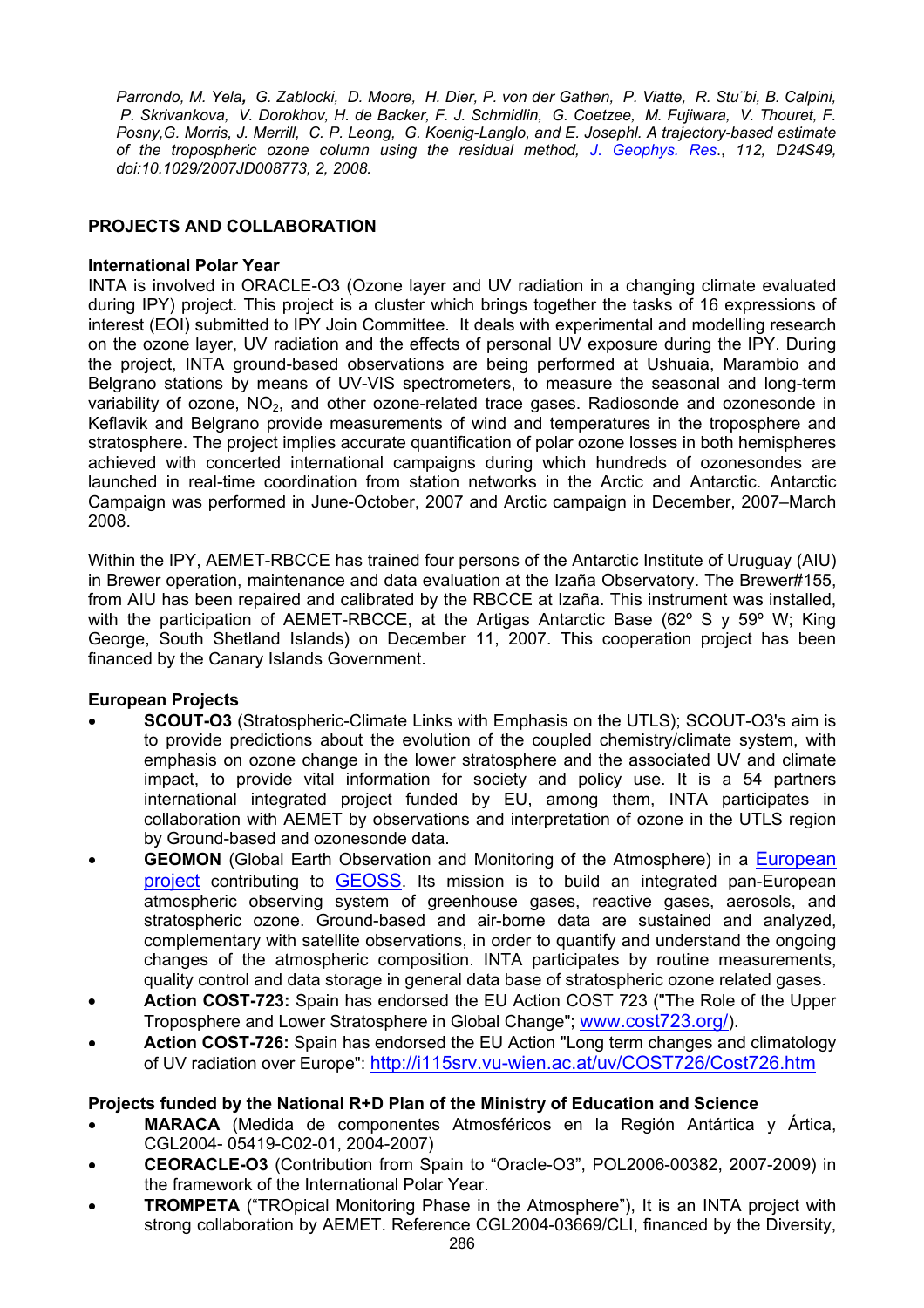Earth Sciences and Global Change R+D National Programme. Its goal is to understand radiative transfer in the atmosphere during strong Saharan dust events and its impact on ozone measurements from nadir-looking satellites. Izaña supersite facility is used in this project.

#### **Satellite validation exercises**

Pole to pole extensive validation of the SCIAMACHY instrument on board of the European ENVISAT platform has been performed through the ESA contracts TASTE and TASTE-II. INTA has participated via IASB/BIRA Belgian Institute on  $O_3$  and NO<sub>2</sub> total column species on years 2005-2007 by its ground-based instrumentation located at Izaña (Subtropical), Ushuaia, Marambio and Belgrano (Antarctica). Further validation, on a climatological perspective, from Izaña observatory has included GOME data as well and other ESA instruments (GOME, SCIAMACHY, GOMOS, MIPAS).

The European Brewer reference (RBCC-E at Izaña Observatory) has participated in SAUNA (Sodankylä Total Column Ozone Intercomparison) campaigns was held in 2006 and 2007 with the European Brewer reference. Satellite and ground-based measurements have been compared under a greater variety of ozone column amounts and profile shapes. The objective of SAUNA is to assess the comparative performance of the ground-based instruments, space-based instruments and algorithms which measure total column ozone at large solar zenith angles and high total column ozone amounts. See details at http://fmiarc.fmi.fi/SAUNA/.

Validation of ESA/GOME, SCIAMACHY/ENVISAT, NASA/KNMI and OMI/AURA, of more than a dozen of atmospheric components, using advanced scientific instrumentation, has been performed during 2005-2008 by the FTIR, managed by IMK-ASF Forschungszentrum Karlsruhe, at Izaña supersite.

AEMET, the University of Extremadura (UNEX, Spain) and DLR are collaborating on the validation of GOME2 ozone (DLR) over Spain using the AEMET Brewer network and ozonesonde data over Madrid.

## **National intercomparison campaigns**

The INTA, AEMET and the AIRE research group (University of Extremadura) have organized, in collaboration with the World Radiation Center (PMOD/WRC), and partially supported by the COST-726 Action, the national Broadband Calibration Campaign held at "El Arenosillo" (Huelva, Spain) from August 15 to September 21, 2007. Twenty two (22) UV broadband instruments, from 13 different institutions, took part in the intercomparison.

#### **International intercomparison campaigns**

- An intercomparison campaign of seven UV spectroradiometers of different types took place at the high altitude site of Izaña, Canary Islands, in June 2005. The campaign was focused primarily on spectral measurements of direct solar irradiance. Among the objectives was to improve the quality of direct solar irradiance spectral measurements, through instrumental modifications and standardization of calibration techniques, as well as to assess the significance of the differences in the field of view of the spectroradiometers with respect to aerosols and to solar zenith angle.
- In September 2005 and September 2007 were held the first and the second, respectively, Brewer intercomparison campaigns at El Arenosillo station (INTA). The scientific coordination and organization corresponded to the GAW Regional Brewer Calibration Center for Europe (RBCC-E). During the second Brewer intercomparison in 2007 a Dobson intercomparison campaign was organized by the Regional Dobson Calibration Centre-Europe (WMO-RDCC-RA-VI) Meteorological Observatory Hohenpeissenberg (Germany). During the first days both calibration campaigns performed in parallel, while the last days were used for a Dobson/Brewer comparison. In the two Brewer intercomparisons two Brewers from Morocco were fitted and calibrated.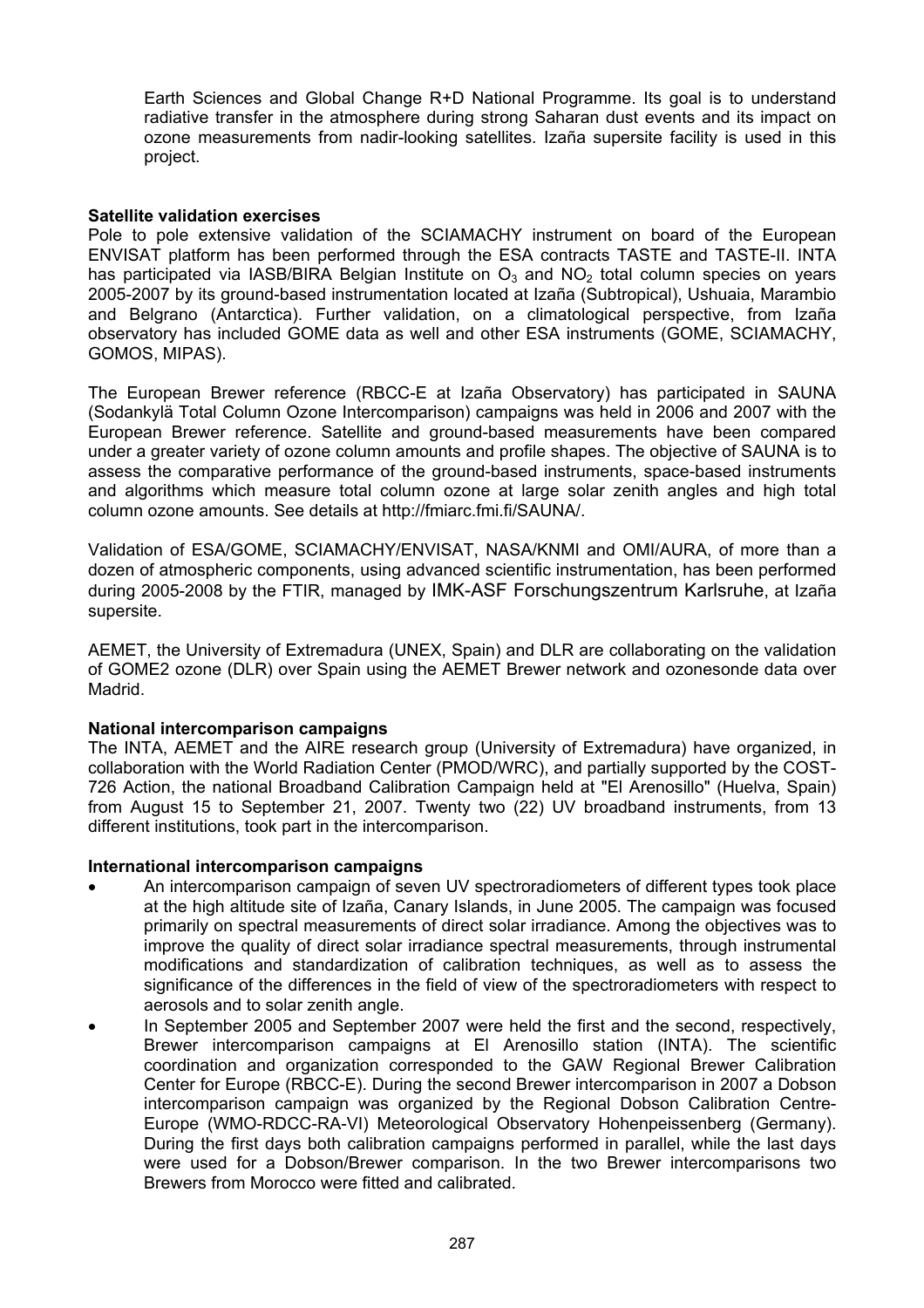## **PSC detection**

Two campaigns for MPL-4 lidar validation on PSC detection has been carried out during 2007 for testing the capability of highly modulated unattended "eye safe" lidars for ozone depletion studies:

- Ny-Alesund (Spitzbergen, Norway). In collaboration with the Alfred-Wegener Institute (AWI) measurements were performed at AWIPEV French-German Research Base, Arctic Koldewey Station (1/12-2/9, 2007).
- Sodankyla (Finland). In collaboration with the Finnish Meteorological Institute (FMI). Measurements were carried-out in the Arctic Research Center (ARC) within the frame of the international project SAUNA-2 (Sodankyla totAl colUmn ozoNe intercompArison 2), (2/11- 3/31, 2007).

### **Other activities**

INTA, UNEX and AEMET keep close contact concerning the calibration procedures for broadband UV radiometers.

## **FUTURE PLANS**

The Andalusian Network of UVI measurements will be set up in 2008. Eight (8) stations will cover representative locations of social interest within the Andalusian territory. The network will be maintained and calibrated by INTA and extended information will be supplied to the public via web site and street panels.

INTA will install a MPL-Net Lidar in Belgrano Antarctic station, for detecting Polar Stratospheric Clouds, in 2008. The lidar is being tested at INTA Headquarters in Madrid.

INTA will ask to incorporate to NDACC the Antarctic spectrometers and Belgrano ozonesoundings in 2008. The quality of the spectral data has been verified by performing daily intercomparison measurements between a similar Antarctic spectrometer and PDA installed at Izaña station.

Improvement of polar observing stations (Belgrano, 2009) is foreseen as one of the most important INTA's IPY objectives by the following actions:

- $\circ$  A highly modulated eye-safe almost unattended Micro lidar will be deployed at Belgrano for long term monitoring of Polar Stratospheric Clouds (PSC).
- $\circ$  Two spectrographs devoted to measure OCIO and BrO and an improved third one to measure  $NO<sub>2</sub>$ ,  $O<sub>3</sub>$ ,  $O<sub>4</sub>$ , and colour index will be deployed. First instrument has an off-axis capability to provide also tropospheric abundances of BrO.

AEMET will ask to incorporate the spectral UV programme at Izaña Observatory into the NDACC. A new UV-VIS CCD spectrometer has been purchased to complement the spectral UV range provided by the Brewer triad.

A close "twinning" partnership between the AEMET's Izaña GAW station and the Tamanrasset-Assekrem GAW station (Algeria) was initiated in September 2006. This collaboration is currently being reinforced thanks to the "Agencia Española de Cooperación Internacional" (AECI; Azahar programme) which has financed a double Brewer spectrophotometer for the Tamanrasset station and a multi-channel moderate band-width radiometer for the Assekrem station, which will be deployed in 2008-2009. This new equipment in a strategic site in the middle of the Sahara will fill an important gap in the GAW observational capacity, and will constitute a unique ozone, UV and aerosol ground-truthing facility for space-based sensors.

AEMET is implementing 17025:2005 standard procedures in the National Radiometric Laboratory installed in 2007 at the AEMET headquarters in Madrid (Spain). In near future, TOC and ozone vertical observations will be provided in near real-time to ECMWF for the validation of the new ozone forecast fields in the framework of the GEMS Project.